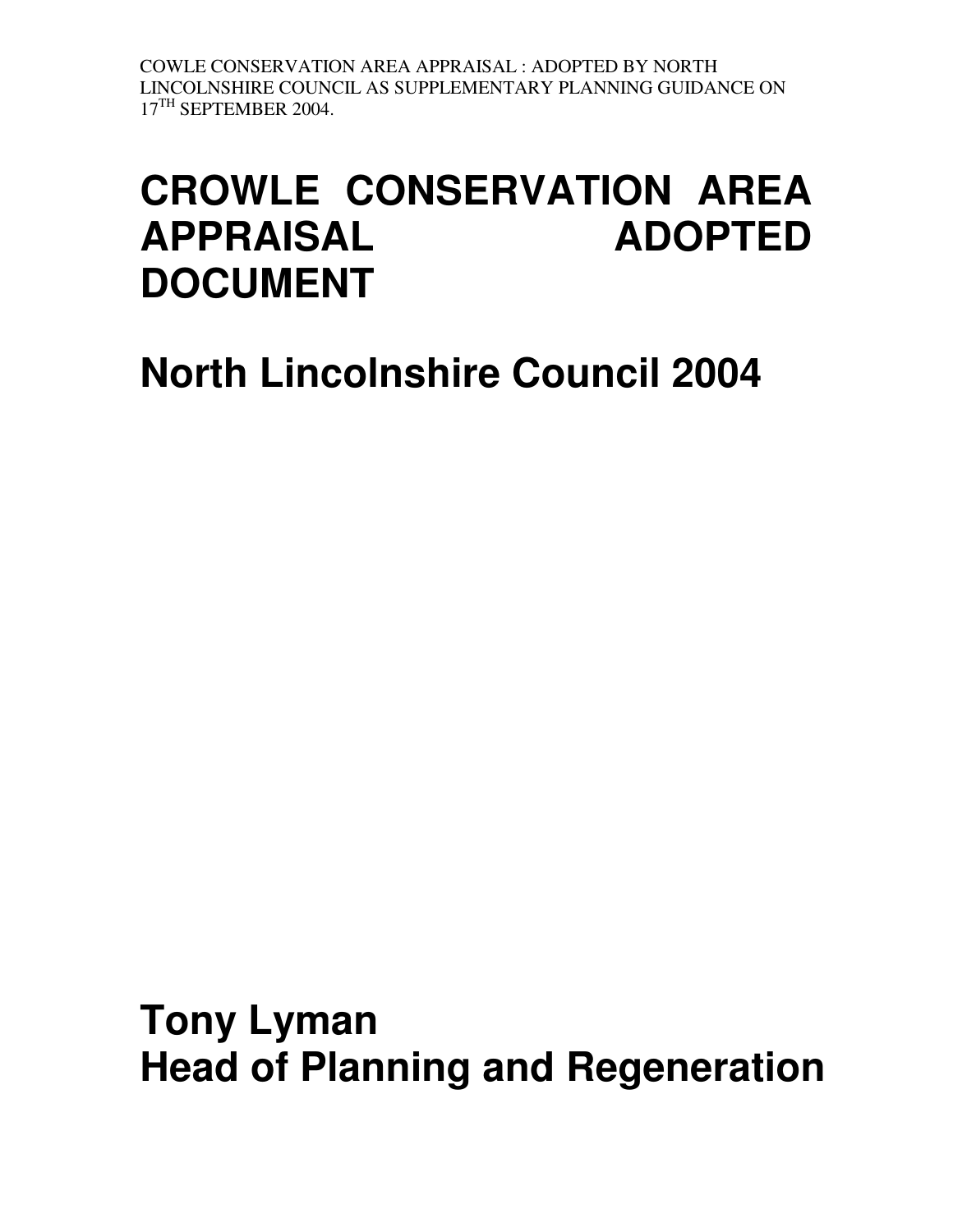# **CROWLE CONSERVATION AREA**

#### **Contents**

- 1 Introduction
- 2 Legislative background
- 3 Location and landscape setting
	- 3.1 Location and population
	- 3.2 Landscape setting
	- 3.3 Geology and building materials
- 4 History and Development
	- 4.1 History and archaeology
	- 4.2 Effect of historical development on the plan form of Crowle
- 5 Character and Appearance
	- 5.1 General
	- 5.2 Relationship to setting
	- 5.3 Activity and uses
	- 5.4 Open spaces, trees and vistas
	- 5.5 Architectural styles and building materials<br>5.6 Listed buildings
	- Listed buildings
	- 5.7 Buildings of Townscape Merit
	- 5.8 Shopfronts
- 6 Area Analysis
	- 6.1 General
	- 6.2 High Street and Market Place
	- 6.3 Cross Street, Church Walk and Church Street
	- 6.4 Fieldside
- 7 Problems and Pressure
	- 7.1 General
	- 7.2 Buildings or structures which have a negative impact on conservation area
	- 7.3 Sites which have a negative impact on conservation area
	- 7.4 Buildings at Risk
	- 7.5 Alterations to existing historic buildings
	- 7.6 Traffic management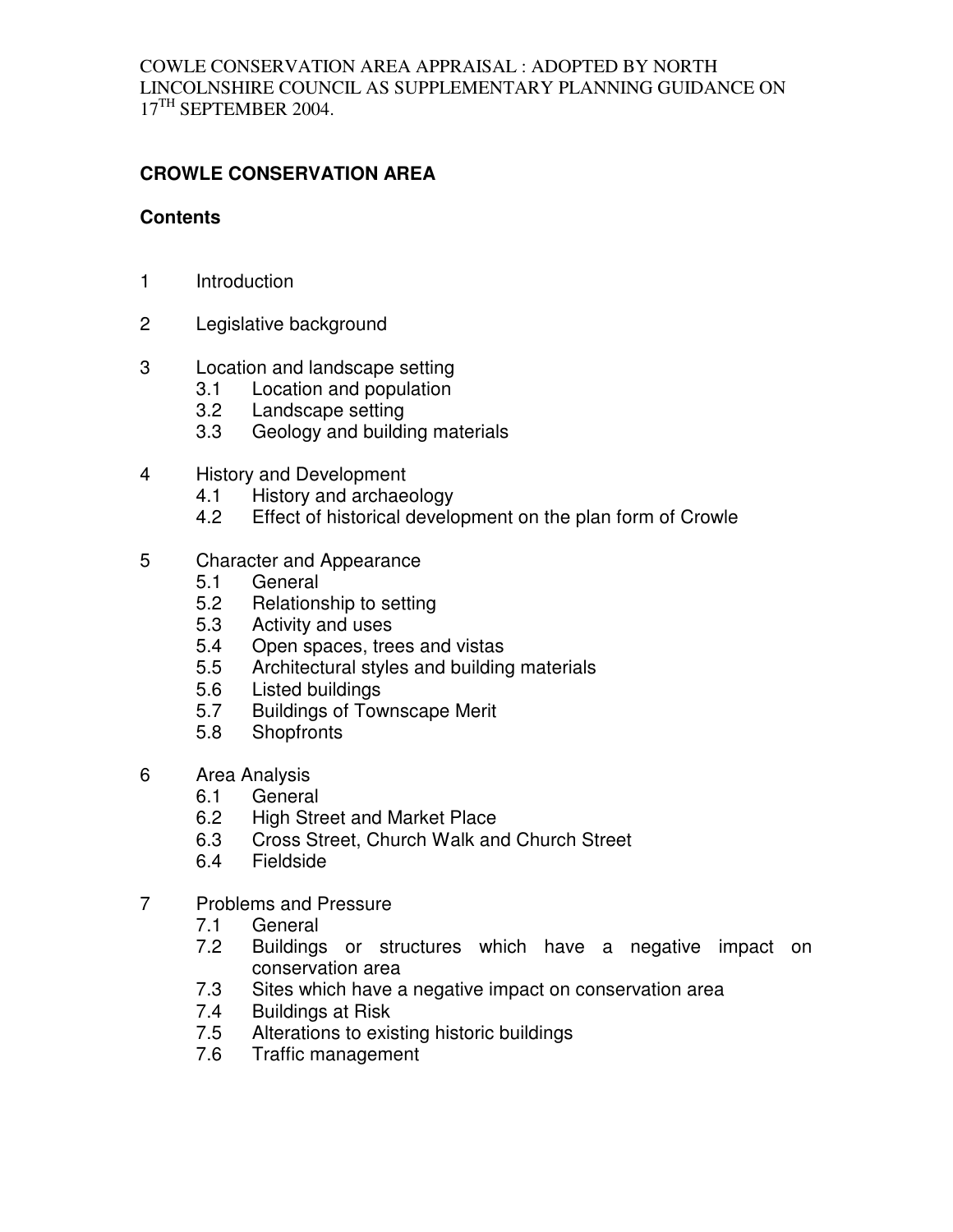#### 8 Recommendations

- 8.1 General
- 8.2 Preservation, enhancement and re-instatement of architectural quality
- 8.3 Environmental and street improvements
- 8.4 Building-at- Risk Survey
- 8.5 Grant Aid
- 8.6 Boundary Review
- 8.7 Traffic Management Plan

Useful names and addresses Bibliography

#### **Maps**

Map showing Conservation Area boundary; Listed Buildings; Buildings of Townscape Merit; buildings which make a neutral or negative contribution to the character of the conservation area; important views; important public open space; important trees or tree groups and sites which have a negative effect on the character of the conservation area; sites for enhancement, and; street improvements.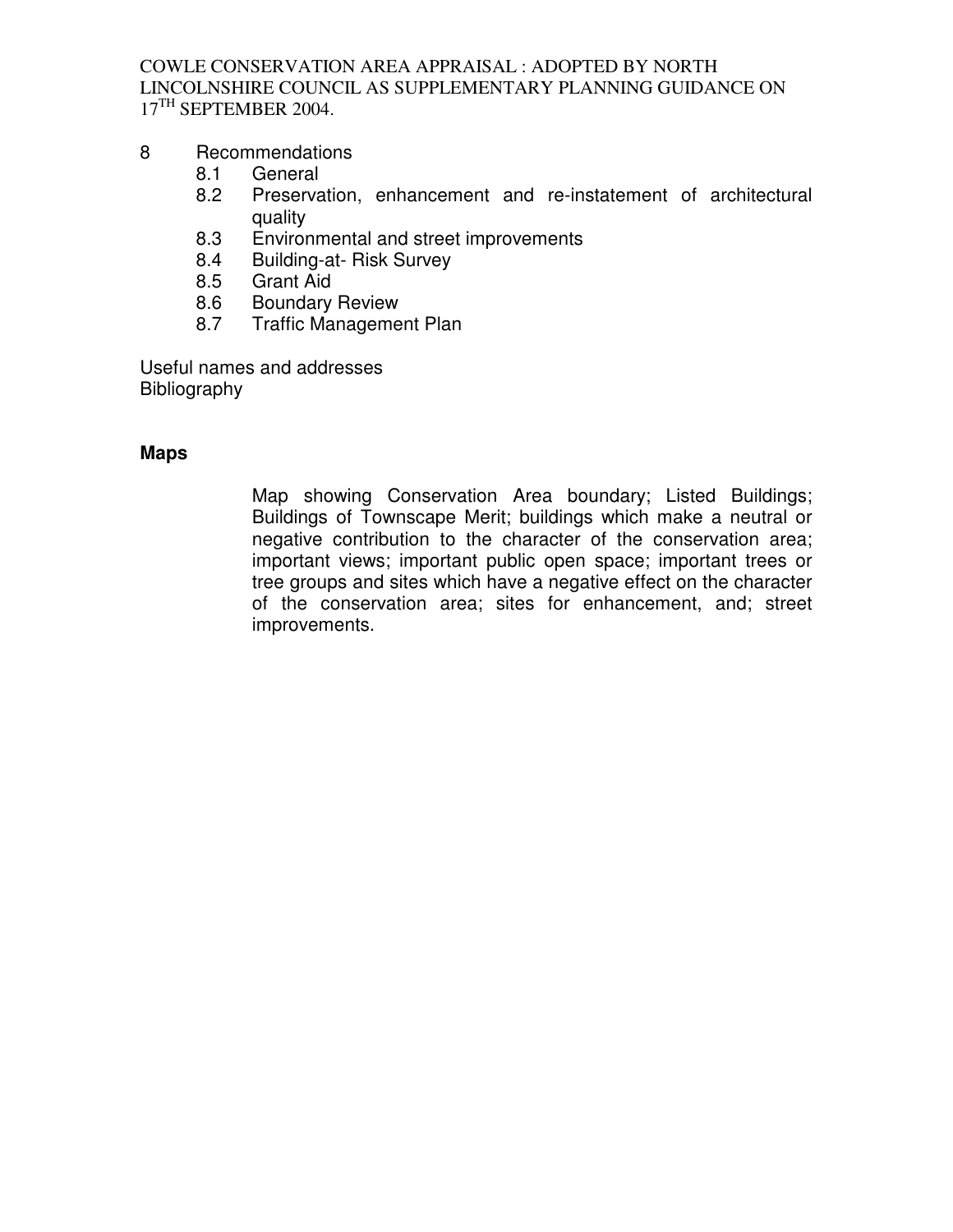## **1 INTRODUCTION**

Crowle is a market town situated at the northern end of the Isle of Axholme, the flat flood plain to the west of the River Trent valley. The layout and market status of the town dates back to the medieval period.

Crowle became and remained a major centre for trade throughout the subsequent centuries, particularly in the  $18<sup>th</sup>$  and  $19<sup>th</sup>$  century when most of the buildings which exist in the town today were constructed. These small, two storey shops and houses are located on narrow, medieval, burgage plots which front the High Street, and these give Crowle a close-knit townscape with an intimate character.

A rectangular Market Place with its decorative Victorian Gothic former Market Hall is the central focus of the commercial centre.

Church Street and Cross Street combined with a network of small lanes lead to the Norman Church of St Oswald. This area was once the historic village core and has a more open, rural character, with some large  $18<sup>th</sup>$  and  $19<sup>th</sup>$  century houses as well as smaller cottages and shops.

The agricultural setting and past industrial base of Crowle is also still evident with a number of early 19<sup>th</sup> century barns and outbuildings tucked away at the rear of houses. Another major influence on the character and appearance of Crowle are the many Non-Conformist chapels, which can be found throughout the town.

Although the physical fabric still largely survives from the more prosperous  $19<sup>th</sup>$ century, the High Street and Market Place is no longer the hub of thriving activity, and the town has suffered from a decline, which is reflected in the high proportion of vacant and neglected buildings.

However, despite this, the town still retains a strong community identity. There are a number of local community facilities and groups including the Resource Centre, Library, Youth Club, Legion Club and a number of churches and chapels covering a range of denominations. The residential element of the town continues to expand with new housing on the peripheries.

This appraisal will assess the special interest, both architectural and historical, of Crowle. The history of the area, its present appearance and character will be described, its problems analysed, and a number of recommendations put forward which will be considered by North Lincolnshire Council for implementation after full public consultation.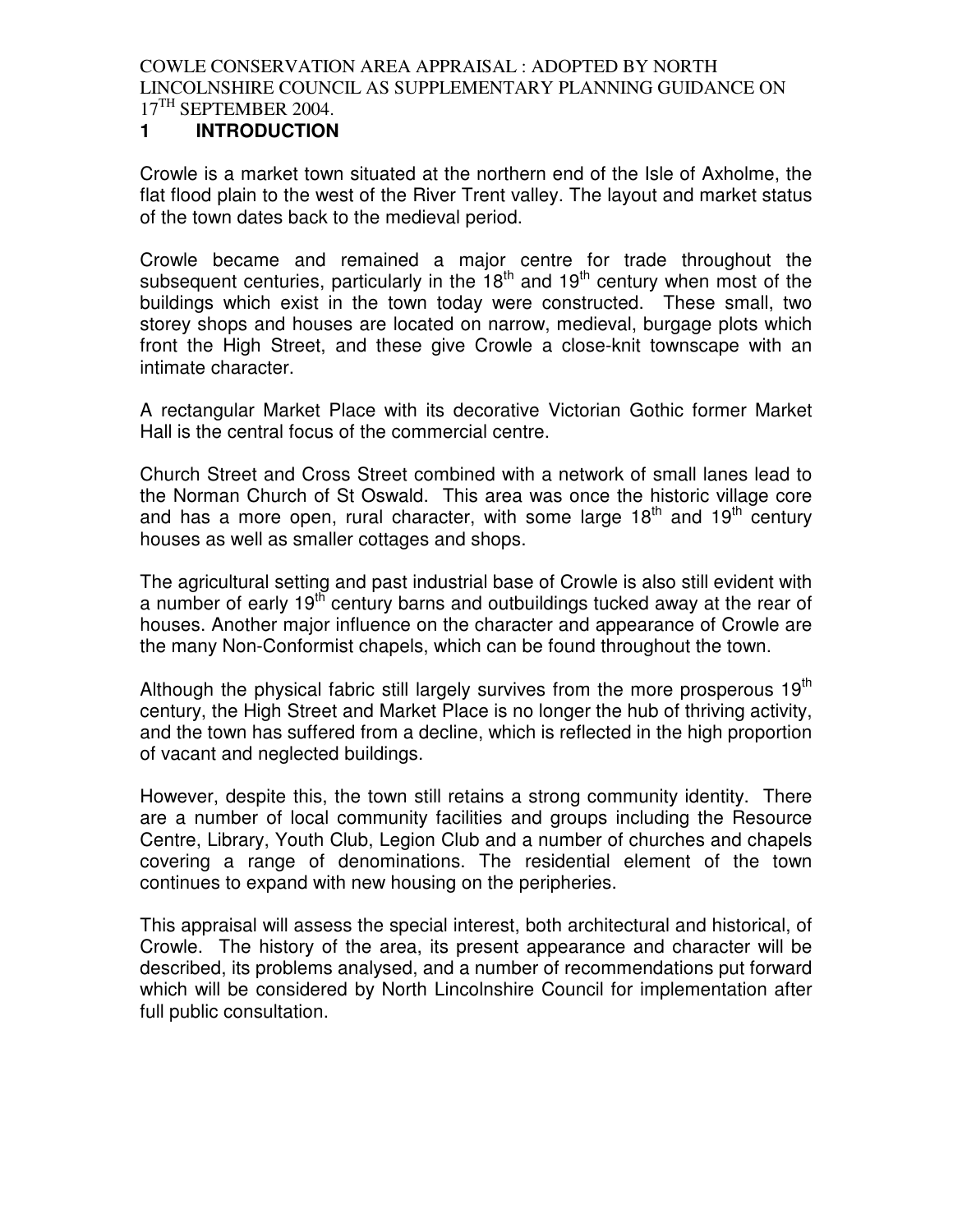Policies within the final section of this appraisal will upon adoption by the Council for part of the Supplementary Planning Guidance for the conservation area, and they will therefore be a material consideration when determining applications for development, defending appeals or proposing works for the preservation or enhancement of the area. This document will therefore be a useful source of information for owners, agents, applicants and members of the public who live and work in Crowle.

# **2 LEGISLATIVE BACKGROUND**

The conservation area was designated by the former Boothferry Borough Council on 20 March 1989 and covers the historic town centre, but excludes the newer developments on the periphery. This appraisal includes a proposal to alter the conservation area boundary to exclude recent housing developments at the southern end of the area.

A conservation area is an area of special architectural or historic interest the character or appearance of which it is desirable to preserve or enhance (section 69 of the Planning (Listed Buildings and Conservation Areas) Act 1990). The Council is obliged by section 71 of the same Act to formulate and publish proposals for the preservation and enhancement of any parts of their area, which are conservation areas, and this appraisal fulfills this statutory duty. In making decisions on future development within a conservation area, the Council must pay attention to the desirability of preserving or enhancing the character or appearance of the area (section 72 of the Act).

Government policy is set out in Planning Policy Guidance Note No.15 (PPG15 – Planning and the Historic Environment). On demolition, this states, '*The general* presumption should be in favour of retaining buildings which make a positive contribution to the character or appearance of a conservation area.' This appraisal identifies the buildings that make a positive contribution as Buildings of Townscape Merit on the Townscape Analysis map at Figure 3.

# **3 LOCATION AND LANDSCAPE SETTING**

# **3.1 Location and Population**

Crowle is situated on A161, the major north-south route across the Isle of Axholme. The town is located on the northern half of the Isle, west of the river Trent and north of the Stainforth and Keadby Canal and the M180. It is identified in the Local Plan as a medium growth settlement, the population of the town being 3,688 in 1991.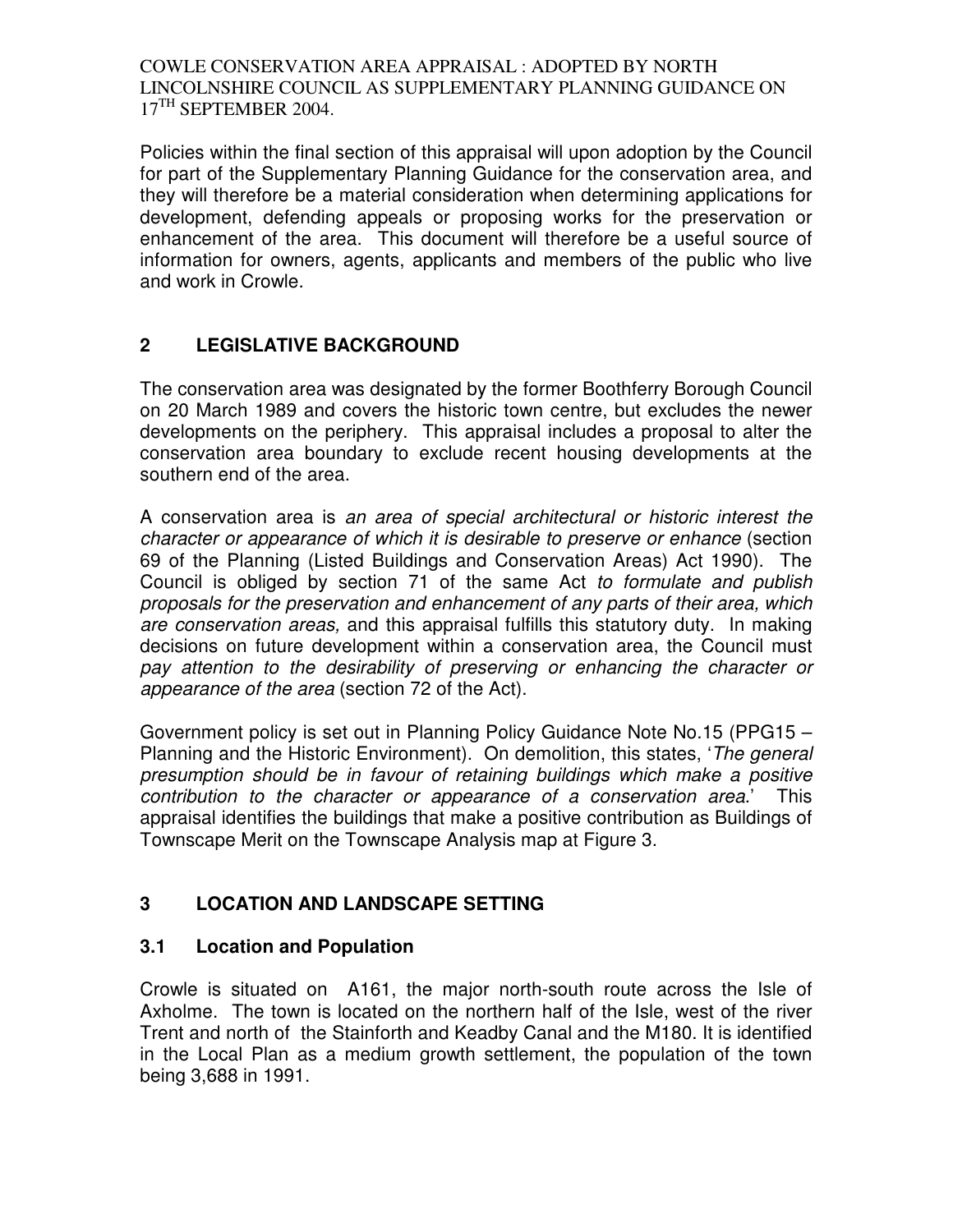# **3.2 Landscape setting**

The Isle of Axholme is formed by a series of hills, encircled by rivers which in the past resulted in the surrounding marshland being almost permanently flooded. In the 17<sup>th</sup> century Cornelius Vermyden devised and built an extensive system of ditches and dykes to drain the area, and to create rich and very fertile agricultural land. Around Crowle, the landscape is therefore made up from flat, open fields, which are crossed by canals and ditches, giving the landscape a very Dutch character.

The settlement of Crowle is located on slightly higher ground at the base of the western flank of a local high point, Crowle Hill, which is separated from the "Isle" proper by a narrow strip of low lying land. The ground within the town slopes westwards towards the Old River Don. In the vicinity of Crowle there are other features which add to the appearance of the setting of the town. Crowle Waste or Moors provides a substantial woodland to the west, giving a sense of enclosure to the very open flat landscape. To the south, the former clay pits have been turned into large lakes for recreational use.

The influence of man-made structures such as transport routes has also shaped the character of the area. The Stainforth and Keadby Canal, the railway, and more recently the M180 located to the south of Crowle, have all made a notable impact on the landscape of the region.

# **3.3 Geology and building materials**

The geology of Lincolnshire provides a number of different stones and clays suitable for building stone and making bricks. The Lincolnshire Edge running through the centre of North Lincolnshire is composed of Inferior Oolite or Lincolnshire Limestone, which is variable in quality, but used in some areas for building stone. The western scarp of the Lincolnshire Edge is capped by ironstone, a rough rubble stone usually only suitable for lower class buildings such as cottages and boundary walls, but sometimes producing finer ashlar blocks, such as those used in St. John's Church in Scunthorpe. As Crowle was located some distance from these sources of stone it has only been employed for the oldest and one of the most important buildings, St. Oswald's Church. Bricks started being made in Lincolnshire in the medieval period but were generally too expensive for the more vernacular buildings. However, at the beginning of the 18<sup>th</sup> century Brigg and Barton grew to be the main brick making centres in North Lincolnshire, and in the mid-19<sup>th</sup> century Crowle became a major brick manufacturer, with the brickworks located close to the railway and canal for easy transport.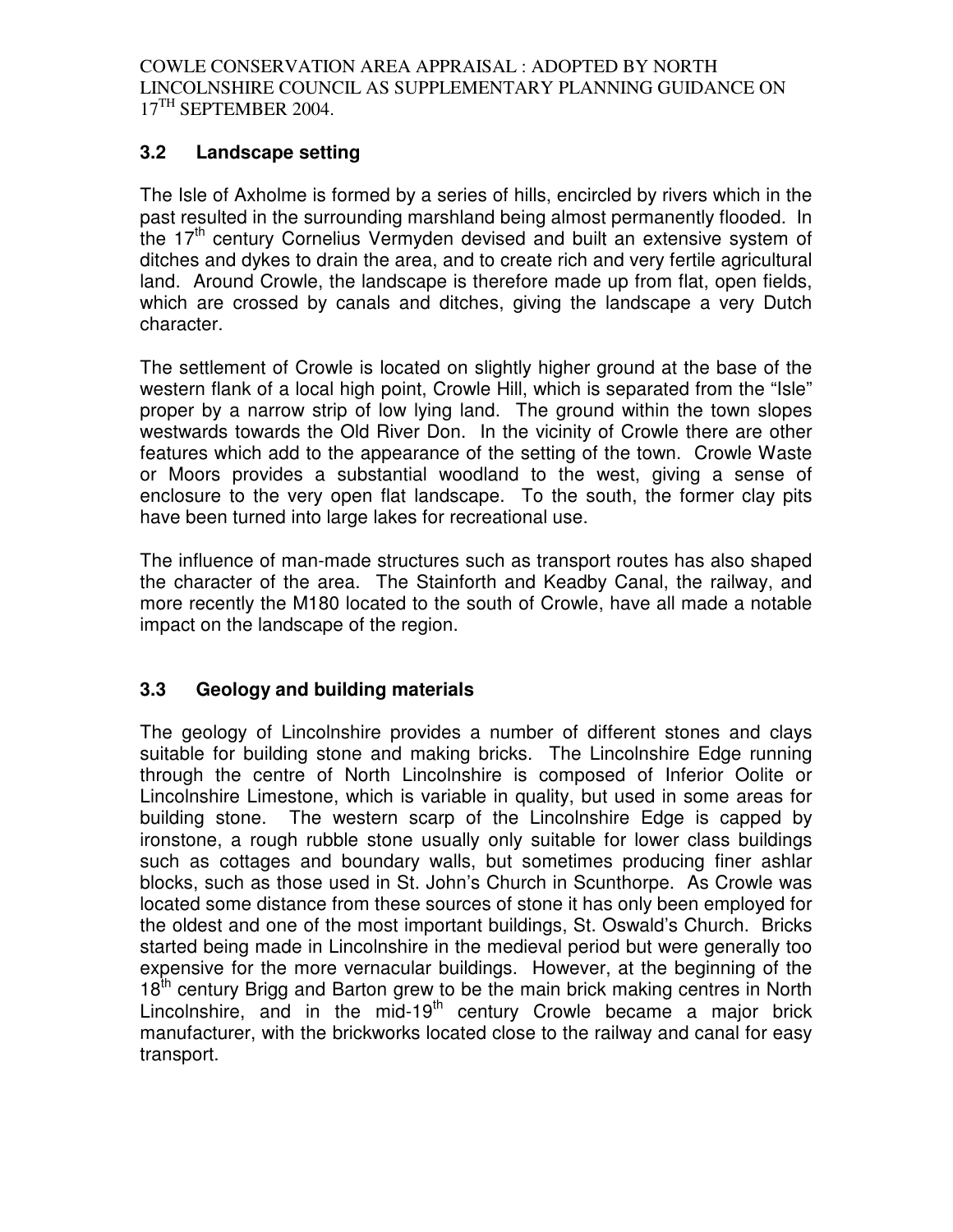Prior to the  $18<sup>th</sup>$  century, buildings in North Lincolnshire therefore tended to be either constructed of stone or for the more modest, lower-class buildings, mudand-stud was used. Regrettably, few buildings using this latter material survive, although in Crowle the White Hart Inn is such a building although it has been encased in brick. More generally, in Crowle, many of the  $18<sup>th</sup>$  and  $19<sup>th</sup>$  century buildings are therefore built from the local brick, with orange clay pantile roofs.

# **4 HISTORY AND DEVELOPMENT**

# **4.1 History and archaeology.**

The place name of Crowle originates from the Old English river-name crull, a word related to the Middle Dutch *krul* or 'curled hair', and meaning a winding river or stream.

The development of a nucleated settlement at Crowle probably took place during the Anglo-Saxon period, before that the archaeological evidence suggests that occupation sites were widely scattered across the parish throughout the prehistoric and Romano-British periods. Finds of prehistoric stone axes, arrowheads and other flint implements and tool-making waste indicate that the conditions in the area were favourable to the earliest Neolithic settlers. Early Bronze Age pottery shards and a hoard of bronze rapiers and spearheads found on Crowle Moor in 1747 suggest continued settlement between the third and first millennium BC. Scatters of Romano-British pottery at several sites around the parish probably represent the settlements of a number of individual family farmsteads, similar to the site partially excavated at Sandtoft ahead of the M180 construction.

Crowle certainly existed by the Late Saxon period, and at Domesday the manor of Crule was held by the Abbot of Selby and was the most populous and valuable manor in the Isle of Axholme with a church, woodland and 31 fisheries recorded in 1086. The church of St Oswald contains Norman fabric from this period as well as a reused 10<sup>th</sup> century Anglo-Scandinavian cross shaft or monument bearing carved figures, interlaced animals and a runic inscription.

In the  $12<sup>th</sup>$  and  $13<sup>th</sup>$  century Crowle was further developed in a planned way into a market town, under the auspices of the Abbot of Selby. It was granted its first market charter in 1305. Crowle was well placed for trade, being close to the River Don which provided transport links to the Trent. During the reign of Henry VIII, the traveler John Leland described the area as "full of good fish and fowl – soil by the water is fenny, and marshy and full of carrs".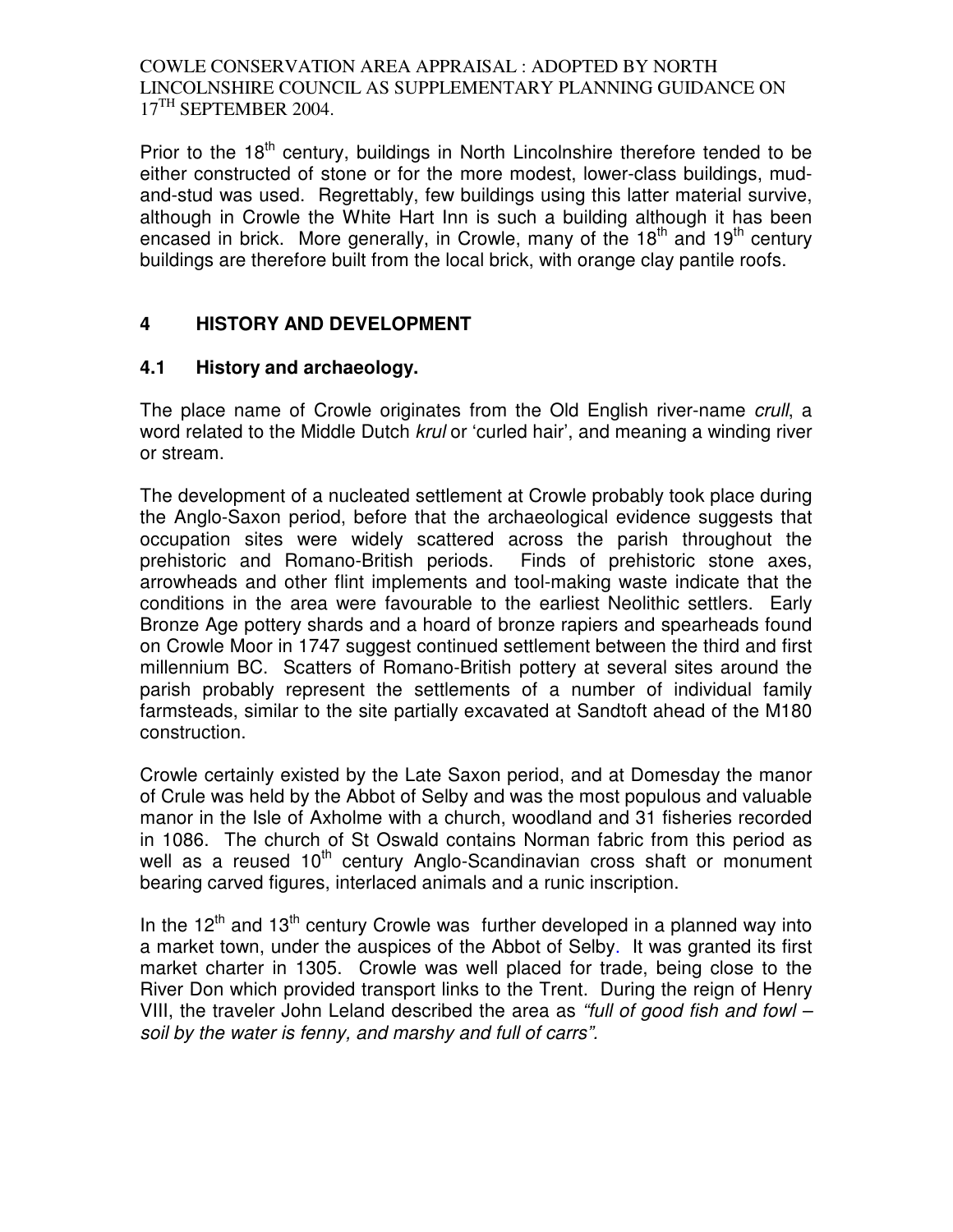Although some drainage and navigational schemes had been undertaken by Selby Abbey in the medieval period, it was not until 1620 that the Isle of Axholme was extensively drained under the guidance of the Dutchman Cornelius Vermuyden. The drainage of the Isle had a major impact on both the landscape, agriculture, and the communities of the area, with the loss of livelihoods for many. The drained land was owned by Vermuyden, the Crown and existing local landowners, but as a consequence the rights to common land were reduced. In the period before the drainage system Crowle had between 3, 000 and 4,000 acres of common land, but this was reduced to only 1,814 acres after the works were complete. Some of the inhabitants were eventually compensated for their losses by the grant of land, known as the fishing grounds, which lay to the north of the Crowle.

During the  $17<sup>th</sup>$  and  $18<sup>th</sup>$  centuries Crowle developed as a prosperous market town. The fecundity of the surrounding area supported a variety of different industries; fishing, farming, peat extraction, the cultivation of hemp and flax and manufacture of sackcloth. New residents were attracted to the town as new freehold property became available. During the fifty year period between 1590 and 1640, it is recorded that forty new houses were constructed in the town. In the mid 18<sup>th</sup> century Crowle held weekly markets and hosted an annual fair for the dealing of hemp and flax. The Stainforth and Keadby Canal was constructed to the south of Crowle between 1792 – 1802, providing a new transport route connecting the Trent and Don rivers.

The  $19<sup>th</sup>$  century saw the continued expansion of existing industries with new technology creating opportunities for diversification. The sackcloth industry became more mechanised, and new industries based on agricultural production were created such as milling, brewing, and agricultural engineering. A brick and tile works was also established to the south of the town centre. The development of the railways contributed to the prosperity of Crowle as a centre for trade. The 1907 OS map shows the Ancholme joint railway on the east side of the town. A measure of the success of Crowle in the  $19<sup>th</sup>$  century is the elaborately detailed Victorian Market Hall.

Crowle's success throughout this period was based on agriculture and an efficient transport system. In the second half of the  $20<sup>th</sup>$  century the decline of farming, combined with the success of new industries elsewhere, has resulted in a drop in the town's economy. The good transport connections which once brought trade to the town has now contributed to taking it away. Despite the decline of the economic base of Crowle, the town as a whole continues to expand with construction of new houses to meet the national housing demand. The M180 is just south of the town , and this provides new residents with easy access to larger centres for employment and shopping.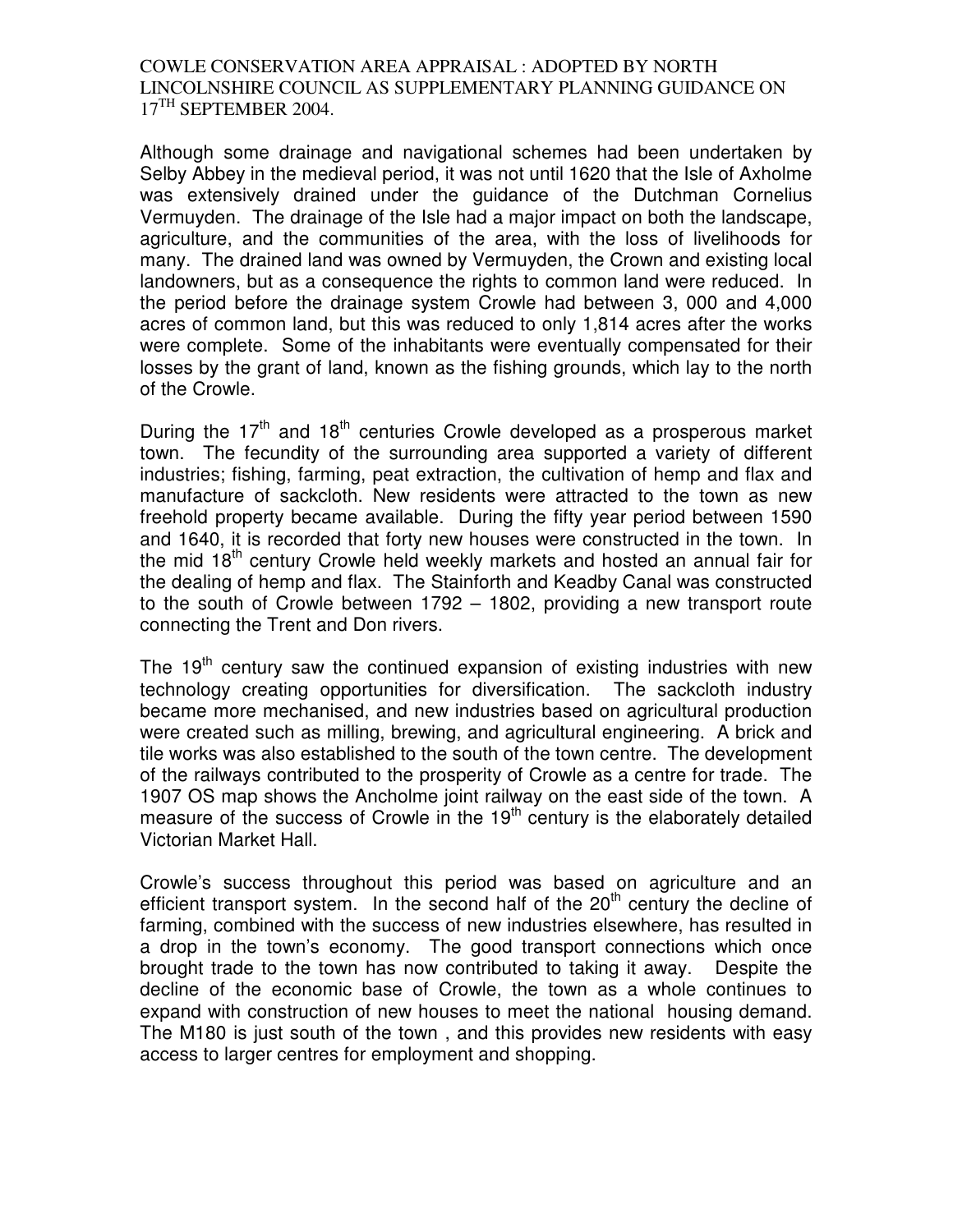#### **4.2 Effect of historical development on the plan form of Crowle.**

The plan form of Crowle was established during the early history of the settlement. There are two main elements of the layout; firstly, the more nucleated and spacious settlement around the church of St Oswald, and secondly the more compact linear High Street development. These two areas are interlinked by Cross and Church Street and a network of small lanes.

The Norman settlement of Crowle was likely to have been a small agricultural and fishing village centred on the church of St Oswald. The layout of properties would have been a sparsely spaced cluster of buildings with the church as the focus. Today the area around the Church retains its open character. The changes made by the Abbot of Selby in the  $12<sup>th</sup>$  century to turn Crowle into a market town, have had a long lasting impact on the development and history of the town. The High Street subsequently became the focus of development in the village, with a north-south orientation and a typical medieval layout, with properties occupying narrow plots fronting the street, with long burgage plots extending back to Fieldside.

The prosperity of the town in the  $17<sup>th</sup>$ ,  $18<sup>th</sup>$  and  $19<sup>th</sup>$  centuries resulted in an expansion of the centre and the construction of more substantially built properties including many shops with residential accommodation above. A measure of the success of Crowle in the 19<sup>th</sup> century is the elaborately detailed Victorian Market Hall and Assembly Room. The power, wealth and numbers of the nonconformist congregations is evident in the number, size and architectural detail of Victorian and Edwardian chapels.

The 1907 OS map shows that by the beginning of the  $20<sup>th</sup>$  century the centre of Crowle had been intensively developed, leaving few gaps in the urban fabric. Later, new development was concentrated on the outskirts of the settlement where land was more abundant for housing. The construction of the M180 motorway in the 1980's was a catalyst to the housing growth in Crowle, as it provided easy access to the larger towns nearby, and as a result of  $20<sup>th</sup>$  century housing expansion the historic core has now become enveloped within a much larger residential community.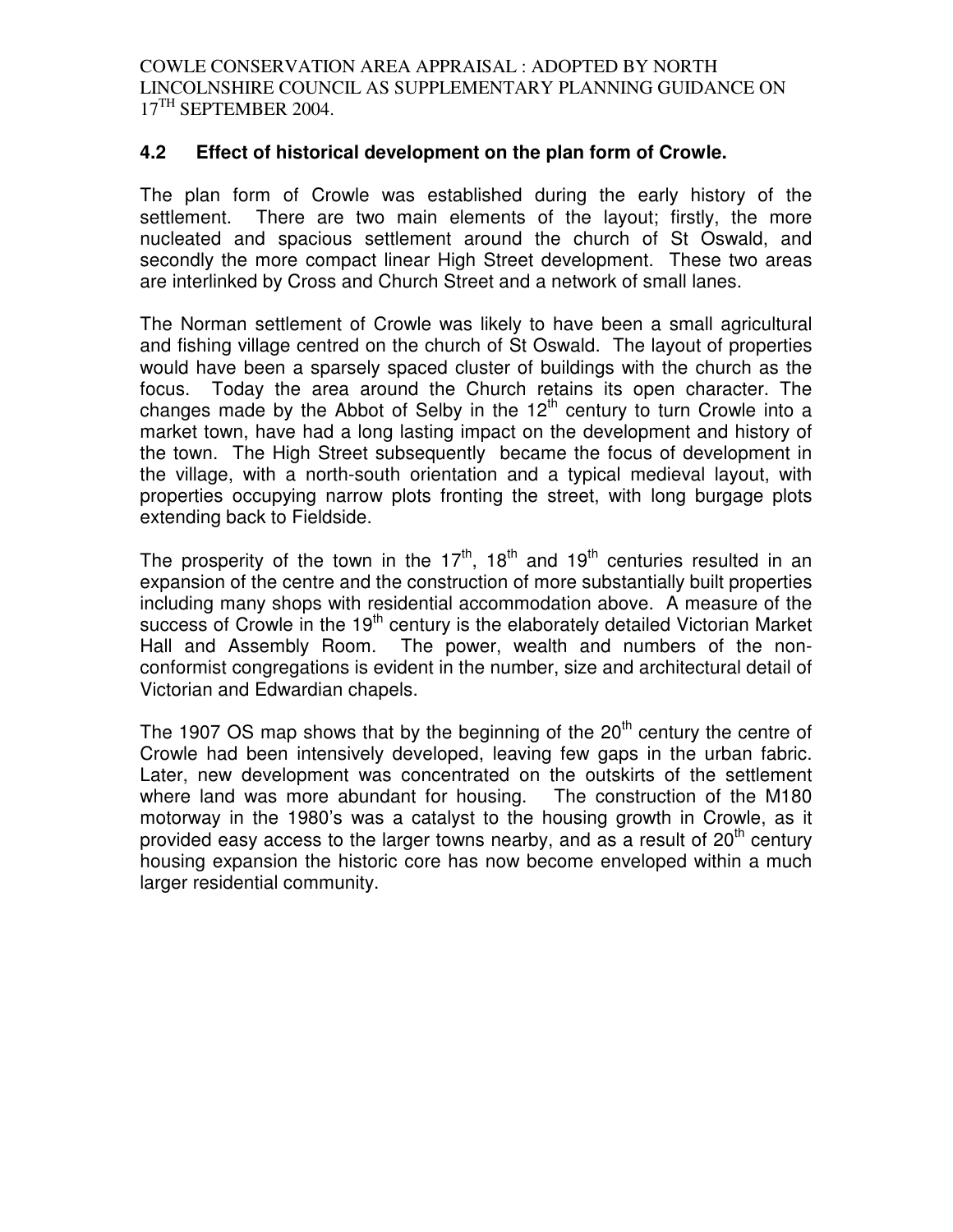# **5 CHARACTER OF THE CONSERVATION AREA.**

#### **5.1 General.**

The Crowle Conservation Area is composed of a number of elements which combine to give the area its unique and varied character. For the purposes of this appraisal the conservation area has been divided into three sub-areas each of which has a slightly different character and appearance.

- 1. The High Street and Market Place are the commercial core of the town, and the street has a tight knit urban form with mainly small, two storey, 19<sup>th</sup> century shops with residential accommodation above.
- 2. The area to the west of the High Street is based around St Oswald's Church, Church Street and Cross Street. This area contains a number of  $18<sup>th</sup>$  and  $19<sup>th</sup>$  century houses, and it has a more open residential character, although part of Cross Street is an extension of commercial High Street.
- 3. Fieldside runs parallel to the High Street and has a more informal and secondary nature. The west side of the street is mainly composed of the back of the High Street burgage plots, whereas the east side has greater importance and contains a number of  $19<sup>th</sup>$  century churches and chapels, of some architectural distinction.

#### **5.2 Relationship to setting.**

The conservation area covers the central more historic part of Crowle, with later residential suburbs surrounding this core. The immediate setting of the study area is therefore modern housing development. There are some areas with a more open aspect, for example Fieldside, which, as the name suggests, was until recently largely bordered on the east by open fields. Development in this area is less intensive and between the buildings can be glimpsed the surrounding open farmland.

#### **5.3 Activity and uses.**

Crowle is primarily now a residential community with residents commuting to work in the surrounding larger towns. The town centre has a number of local shops, including the Post Office, a small grocery store, the pharmacy, a butchers and some more specialist retail outlets. However, there are many vacant shops within the High Street, and if the commercial and economic basis of the town can be re-established these could be brought back into use. In the area of the Market Place and the High Street are a number of public houses.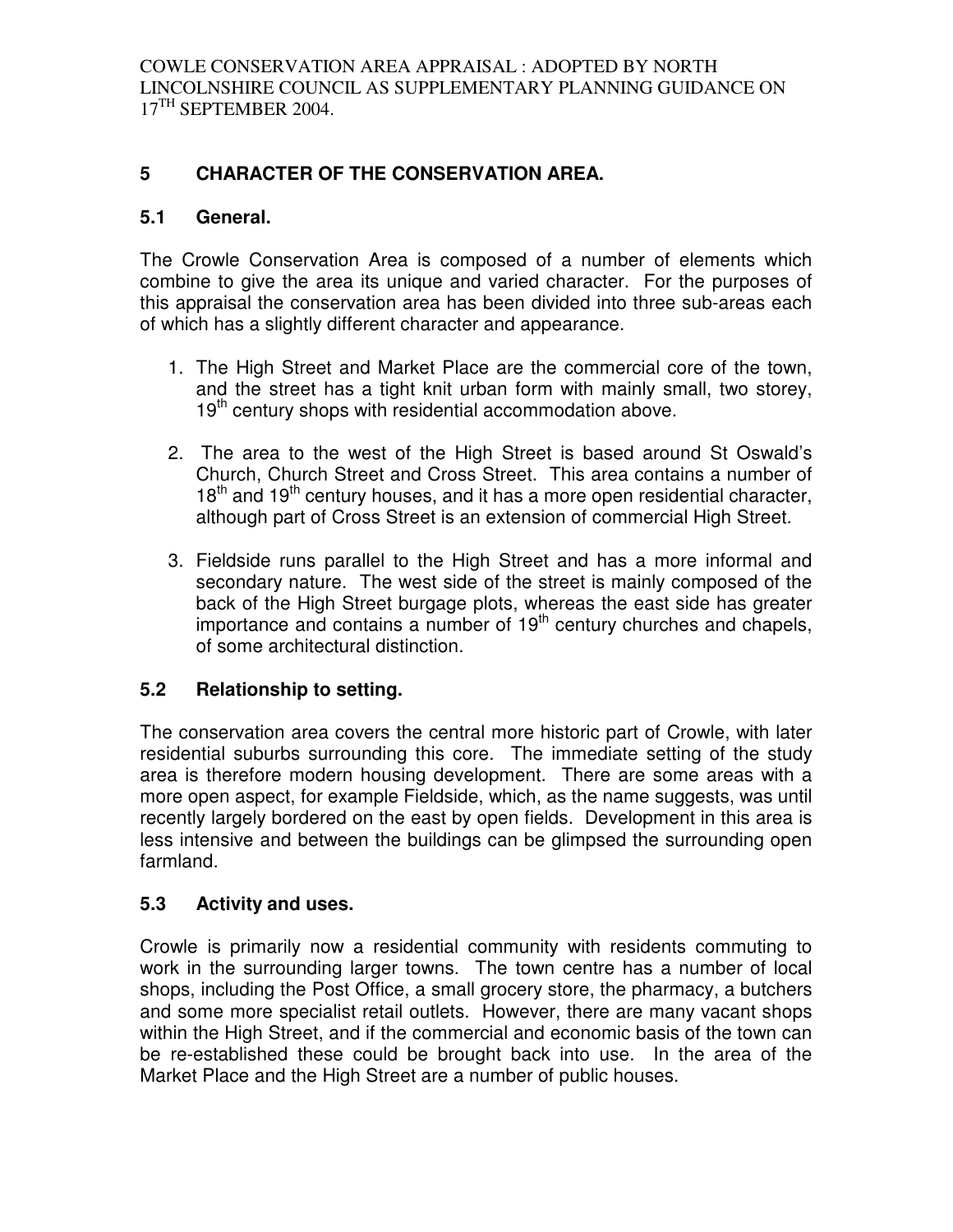A particular striking feature of Crowle is the large number of churches, chapels and community facilities within the town. There is St Oswald's Church, the Catholic Church of St. Norbert, the Methodist Church, the Baptist Chapel, and the Primitive Methodist Chapel, as well as a number of other chapels which have been converted to alternative uses. The community facilities include the Youth Centre, the Library, a Community Resource Centre, a Hall, and the British Legion Club.

The low level of commercial activity within the heart of the town means that pedestrian activity is low. Regrettably, there is a continuous stream of vehicular traffic travelling through the town along the High Street, including heavy lorries. This large volume of traffic negotiating the narrow winding High Street is a highly intrusive element on the local environment.

# **5.4 Open spaces, trees and vistas**

The Crowle Conservation Area includes several areas of open space, which provide a physical break in the tight urban form as well as public amenity space.

The most formal of these spaces is the Market Place, which is the physical focus of the commercial centre. This rectangular space is enclosed on all sides by buildings, with a section of the High Street forming the eastern boundary. The Market Place is paved with modern grey setts and paviors with black and gold bollards and red and grey paviors are used to demarcate parking bays and the bus route. Two trees at the southern end soften the otherwise hard landscaping. The Market Place provides a central focus to Crowle, but would benefit from a more naturalistic landscaping scheme.

The churchyard of St Oswald's Church is less immediately visible, being situated on the edge of the conservation area. It provides an attractively green and tranquil space, contrasting with the busy traffic along the High Street. A brick wall encloses the grounds and the gravestones have been removed to provide a grassed area which in springtime provides an impressive array of daffodils. Mature trees to the north and west provide a shelterbelt.

The Bowling Green in Church Walk and the school playing fields in Fieldside are both identified and protected in the Local Plan as recreational open space.

Another landscaped space at the north end of the High Street is identified in the Local Plan as important open amenity space. This is located on the bend of the road and is composed of an open area of grass and plant beds, dominated by a mature willow with two benches underneath.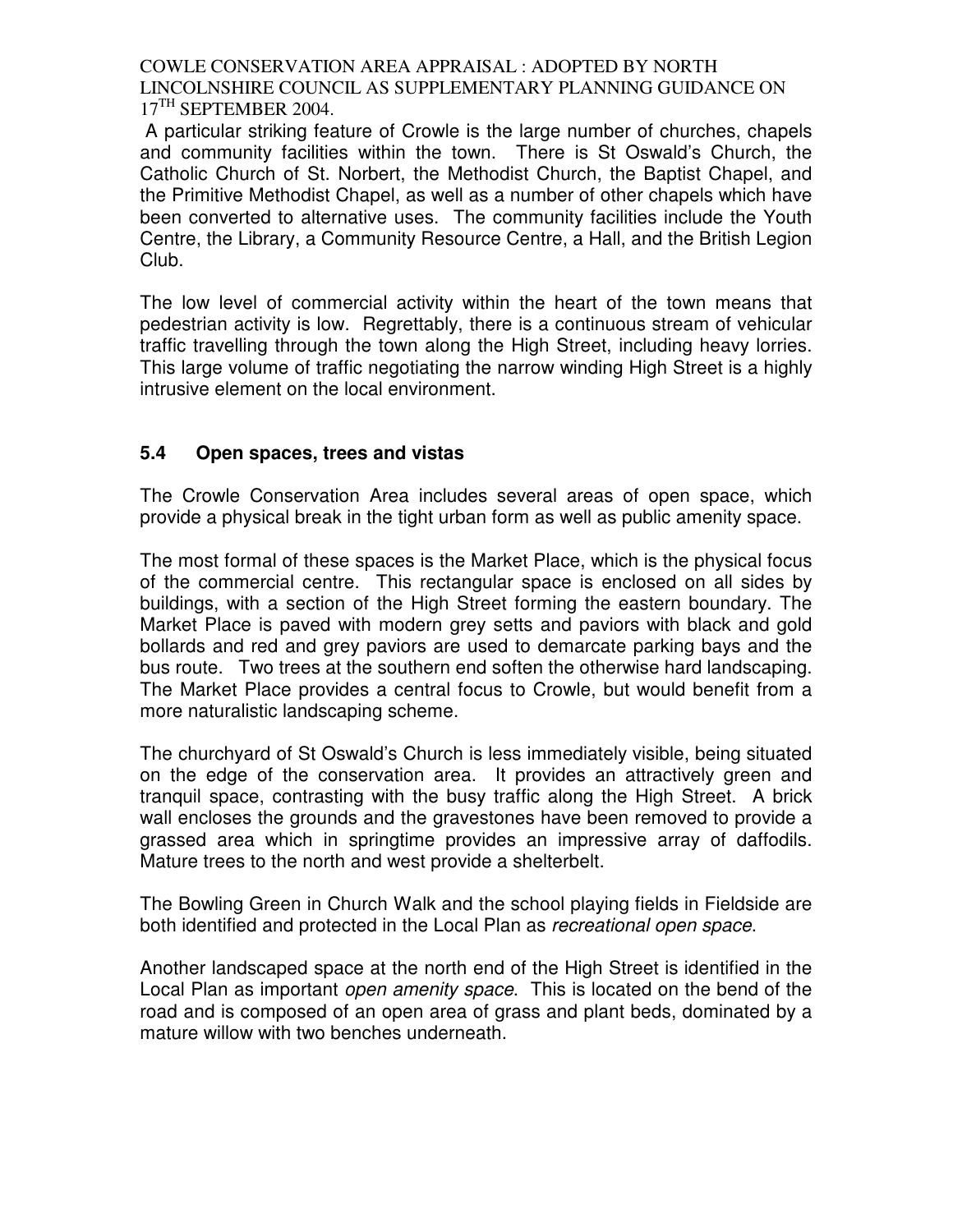As most of the houses in the central part of the conservation area sit on the back edge of the pavement, gardens tend to be located at the rear of the properties and hidden from view. Although these gardens are not visible they give the area, especially to the west of the High Street, a spacious quality and provide valuable private amenity space for residents.

There are only a few trees within the town centre and therefore they do not play a significant role in the character and appearance of the conservation area. However, some individual trees are important as they occupy particular prominent locations. These include, for example, the two trees in the Market Place, the willow tree in the open space at the north end of the High Street, and the large and particularly prominent tree in the churchyard of the Baptist Chapel. Elsewhere some small groups of trees provide a backdrop to buildings and landscape. Of particular note are the trees around the War Memorial and those in St Oswald's churchyard.

# **5.5 Architectural style and building materials**

St. Oswald's Church and the White Hart Inn are the most important buildings which predate 1700. The majority of the remaining buildings in the conservation area date to the 19<sup>th</sup> and early 20<sup>th</sup> centuries with a few 18<sup>th</sup> century survivals.

These buildings are generally two storey shops and houses, built in the local vernacular style, with simple dark red brick elevations, in some cases rendered, with timber vertically-sliding sash or casement windows and clay pantiled roofs. Of note are the brick gables, often protected by stone copings supported on stone kneelers. Some of the shops have high quality Victorian and Edwardian timber shopfronts.

Unfortunately, many of the original windows to the upper floors have been lost and replaced with modern plastic versions. In Cross Street and Church Street there are some more substantial  $18<sup>th</sup>$  and  $19<sup>th</sup>$  century houses, built of similar materials, but with wider frontages and more generous proportions. A number have Georgian timber doorcases, which add attractive detail to the front elevations.

Interspersed within vernacular houses and shops, are some larger public and religious buildings of the late Victorian and Edwardian periods. These buildings, which include the Market Hall and Non-Conformist Chapels, were designed to impress, and many were built in the High Victorian Gothic style, employing a combination of moulded and coloured bricks to create decorative elevations.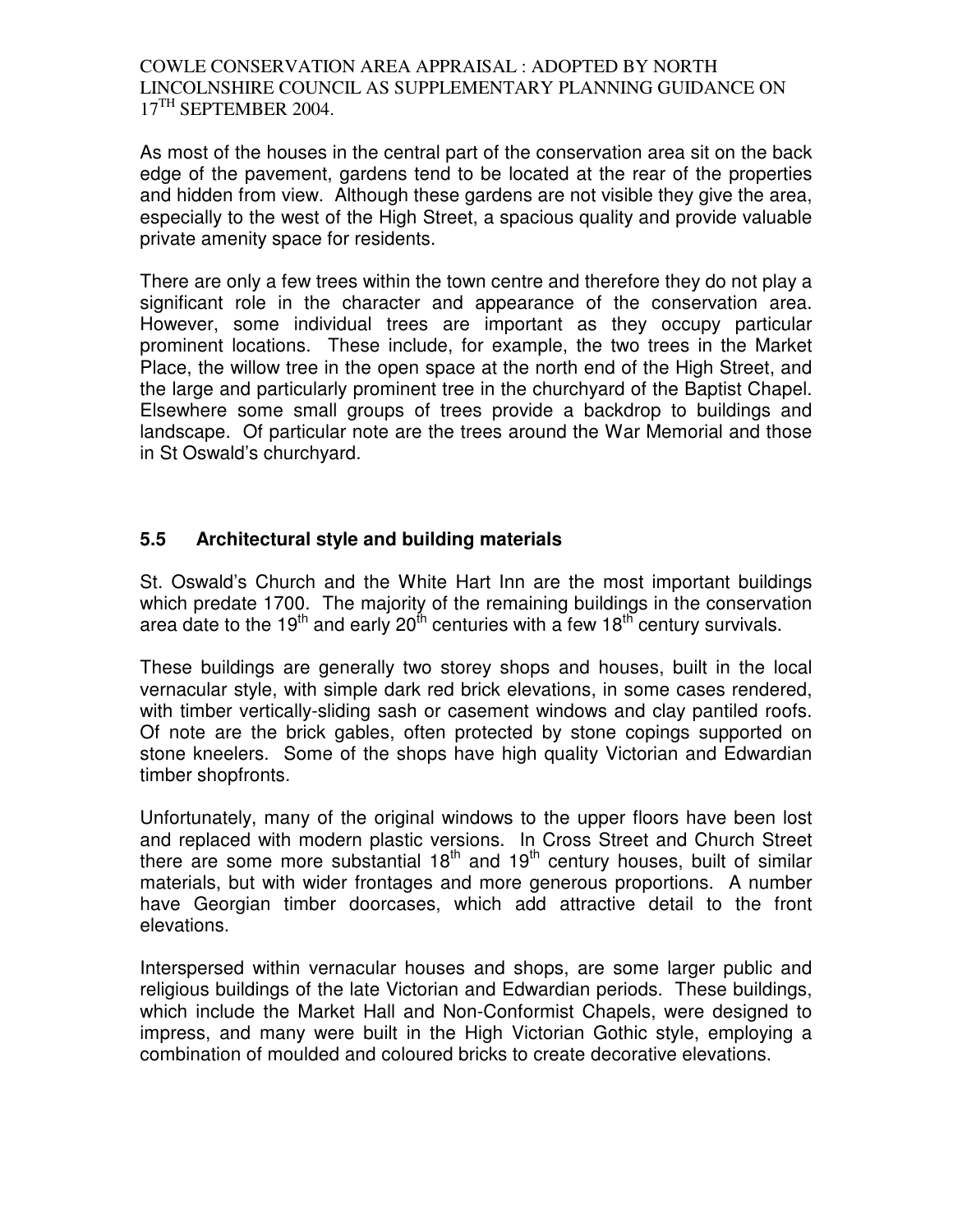A number of  $18<sup>th</sup>$  and  $19<sup>th</sup>$  century barns, stables and agricultural outbuildings are scattered throughout the backlands of the houses, a physical reminder of the agricultural origins and base of Crowle. These are mainly built from brick, forming long, low ranges or barns, with large timber boarded doors and clay pantiled roofs.

# **5.6 Listed Buildings**

A number of the properties in the Crowle are included in the Department of Culture, Media and Sport's List of Buildings of Special Architectural or Historic Interest. The most important is St. Oswald's Church which is listed grade I. Other buildings within the conservation area are grade II listed, including perhaps most notably the White Hart Inn, which has 16<sup>th</sup> century origins.

Several of the 19<sup>th</sup> century properties in the High Street are also listed, including nos. 1 – 11, no. 49 the diminutive shop at No. 47, and no. 84. No. 1 Church Street is a mid  $18<sup>th</sup>$  century house which occupies a prominent position at the junction with the High Street. The Old Vicarage next to the church is also included.

The greatest concentration of listed buildings is in Cross Street with a particular group formed by nos.  $1 - 9$  (even),  $2/4$  Woodland Avenue, and no. 2. In the Market Place, the Cross Keys Inn on the north side, and 1 –3 on the south side are included, as is no.6 Woodlands Avenue. These buildings are marked on the map at Figure 1 and are described in greater detail in the text below.

Further information and a brief description accompanying the listing can be obtained from the council. These buildings are already important locally, but their listing provides them with a national significance and there are policies in place in the Local Plan to conserve these buildings for future generations.

# **5.7 Buildings of Townscape Merit**

This appraisal has identified a large number of Buildings of Townscape Merit all of which are marked on the Townscape Analysis Map. These are unlisted buildings which it is considered contribute positively to the character of the Crowle Conservation Area. They largely date from the 19<sup>th</sup> century and are either shops with accommodation above, small two storey houses or larger religious architectural set pieces.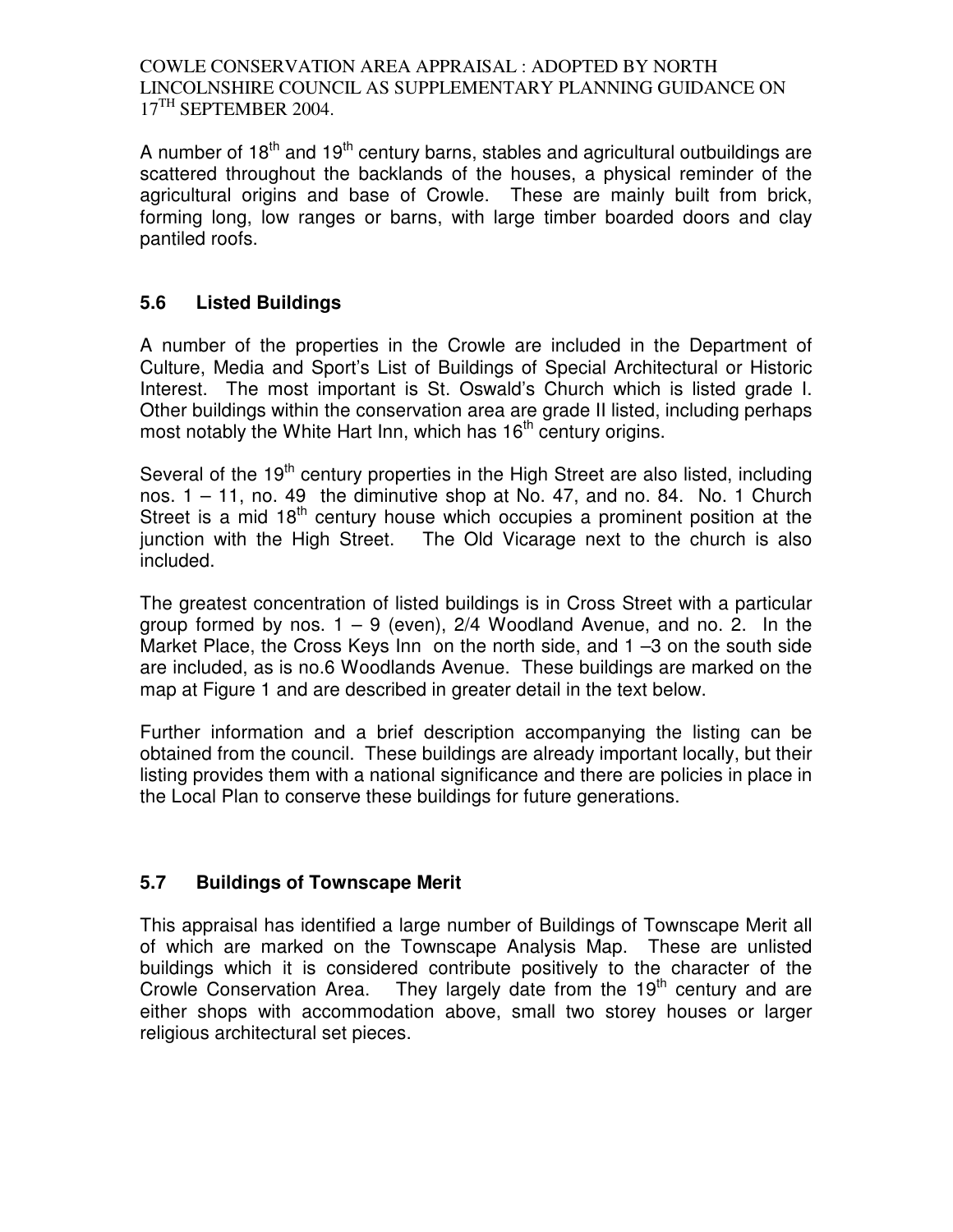These buildings are generally unaltered or, could with some restoration, be easily reinstated to their original appearance. Unfortunately due to the economic decline of the town a number of these buildings that form an important part of the evolution and appearance of Crowle are vacant and in some cases, are in a poor state of repair. The contribution of these buildingd to the appearance of the town is temporarily diminished therefore.

The age and architectural interest of these buildings however, is considered to provide justification for them to be given special protection, and the Council will resist their demolition unless the applicant can prove the building is beyond the point of economic repair. Additionally, because these buildings make an important contribution to the character and appearance of the Crowle Conservation Area, the Council will pay special attention to planning applications to alter or extend them.

# **5.8 Shopfronts**

Although the commercial downturn of the town means that many shops remain empty, and their long term future is in the balance, a short term benefit is that many of the Victorian and Edwardian shopfronts survive. However, with the lack of demand for shop premises, some of the shops are being converted into residential uses and this often results in physical changes to the shopfronts. One example is no.1 High Street, a listed building which until recently had an Art Nouveau shopfront, noted in some detail in the list description, but removed as a result of residential conversion. Where possible, such shopfronts should be retained.

# **6 AREA ANALYSIS.**

# **6.1 General.**

This section seeks to describe in greater detail the buildings and spaces within the Crowle Conservation Area. The aim is to identify the special character of the area which provides Crowle with its particular "sense of place". Building materials and details with also be included and any unusual features identified.

The most architecturally and historically interesting sections of townscape remain at the northern end of the High Street, and in parts of Church Street and Cross Street. Otherwise, there are groups and terraces of buildings, many of which have been adversely affected by unsympathetic alterations including the insertion of modern windows or doors, the application of textured external renders, and the replacement of clay with concrete roof tiles.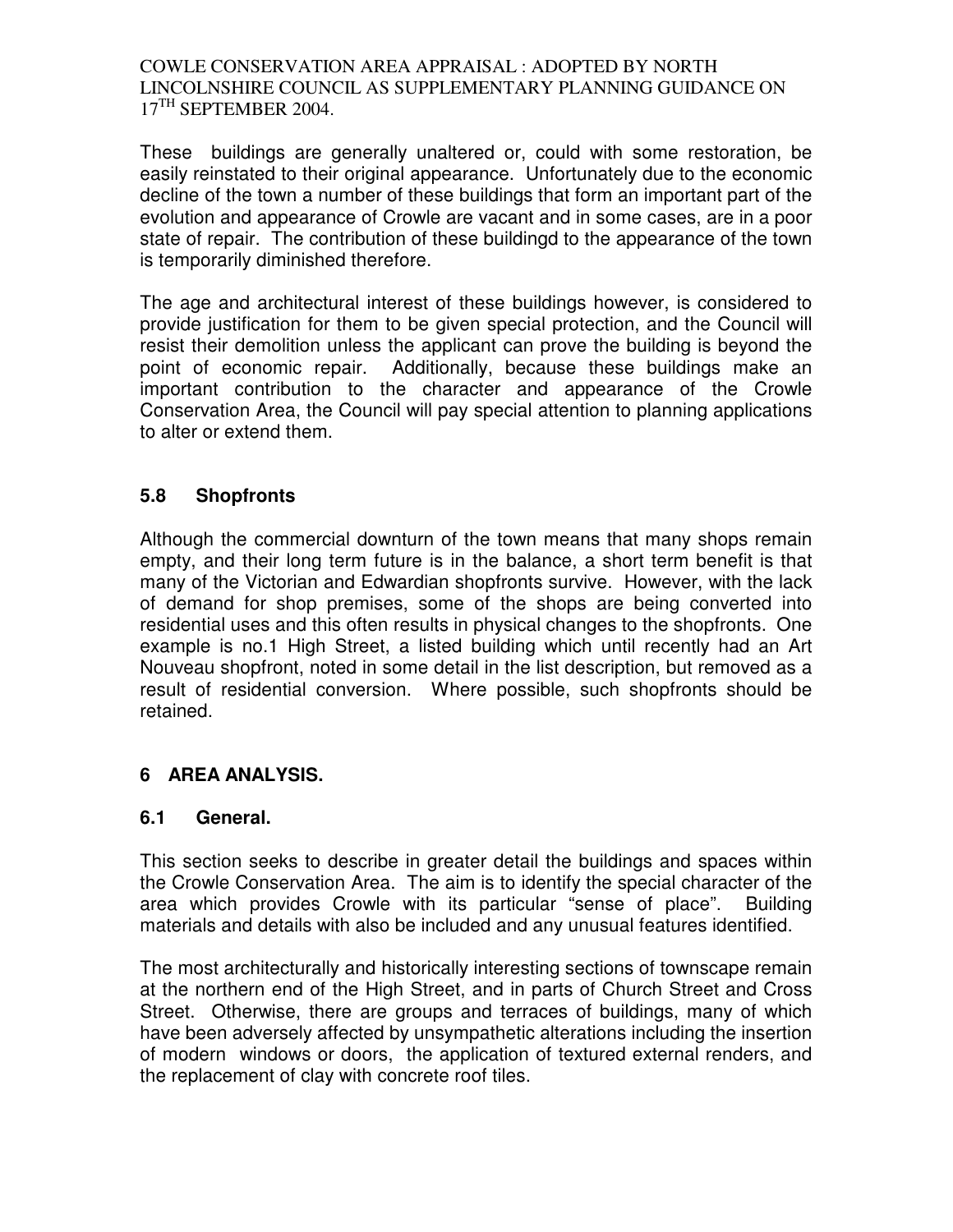Stricter development control and the provision of design and technical advice to local residents could result in improvements over a period of time. As stated above the conservation area has been divided into three character areas, High Street and Market Place, Cross Street and Church Street, and Fieldside, and a summary of the special characterisitics of each is included at the end of each section.

# **6.2 Area 1 - High Street and Market Place.**

The High Street is part of the A161, a main route through the town which and connects the north and south of the Isle of Axholme. In the centre of Crowle the narrow, winding road is lined with mainly  $18<sup>th</sup>$  and  $19<sup>th</sup>$  century two storey vernacular buildings, located on the back edge of the pavement. The buildings have ground floor shops, many of which have original timber 19<sup>th</sup> century shopfronts, with residential accommodation above. These buildings have narrow frontages with narrow long plots to the rear, this layout originating with the medieval burgage plots. The small scale and close knit nature of the development gives the High Street an enclosed and intimate character.

At the southern end of the High Street the buildings have a uniform building line and consistent height, and although designed as individual properties they form a coherent group. Unfortunately recent alterations to the elevations, such as insertion of modern plastic windows, new shopfronts and the rendering of the brickwork has diminished some of the architectural quality and appearance of these properties. Several later buildings, such as the Edwardian Post Office, have particularly high quality, decorated timber shopfronts. The earliest building in this section of the High Street is the White Hart Inn. At the core of the building is a  $16<sup>th</sup>$  century timber frame, which has subsequently been encased in brick and had a rough cast render applied. The roof is now covered in clay pantiles but it was probably originally thatched.

The High Street then opens onto the western side into the Market Place, a rectangular space, with a modern shelter forming the central feature. The eastern side of the Market Place is a continuation of the High Street, with a series of two storey rendered properties, covered in clay pantiles with modern shopfronts to the ground floor. No. 84 is a taller, three storey  $19<sup>th</sup>$  century listed house, with a  $20<sup>th</sup>$  century ground floor shop. The building on the south side is a listed, two storey rendered building with pantile roof, dating to the  $18<sup>th</sup>$  century or possibly earlier. It is now divided into four properties including no. 49 the High Street. On the ground floor facing the Market Place is an early  $20<sup>th</sup>$  century projecting shopfront bay, and two smaller,  $19<sup>th</sup>$  century canted bays, with sash windows to match those at first floor level. The most prominent building in the Market Place is the Market Hall and Assembly Rooms of 1870, which occupies a central position on the west side although regrettably it is now vacant. The front elevation of this large Gothic building has ornate polychromatic brickwork, with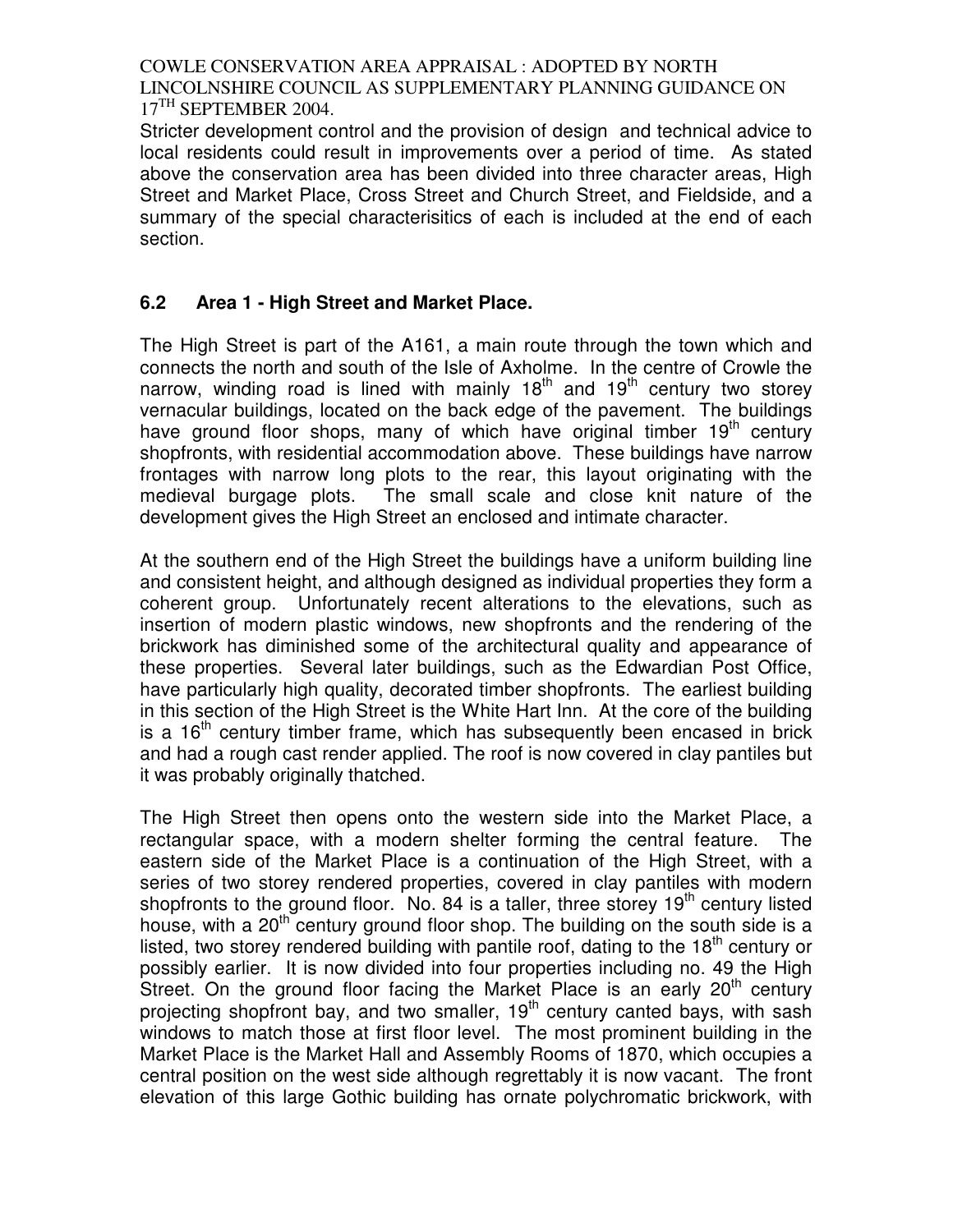yellow bricks walls and red bricks detailing. The poor condition of this important local building is evident from the outside, with leaking roofs and subsequent damage to the interior. Furthermore, the sandblasting used on the brickwork to the front has eroded the face of the bricks, causing irredeemable damage. Two modest houses with little architectural detailing which therefore appear dwarfed and incongruous next to their more prestigious neighbour flank the building. On the north side of the Market Place, the Cross Keys Public House is a three storey brick building with timber sash windows. This inn has  $18<sup>th</sup>$  century origins, but a plaque on the front elevation states it was rebuilt in 1832.

North of the Market Square, the High Street narrows and there is only a pavement on the eastern side. On the west side, behind the Cross Keys Public House, the layout is more informal with spaces between properties. No.47 is a tiny early 19<sup>th</sup> century shop, with just one room below a hipped pantile roof, and contemporary timber shopfront including its original external shutters. As it is such an unusual survival it is listed grade II although unfortunately has been vacant for at least 15 years. The 19<sup>th</sup> century cottage on the bend of the road has been altered by the addition of false timberwork to the front elevation. Continuing along the bend, the George and Dragon Public House follows the curve of the road, creating a pleasing piece of townscape. However, the building has lost some of its architectural detail, and the render and concrete tiles detract from its appearance.

The eastern side of this section of road is a continuation of the close knit pattern of development in the High Street, although the building line is set slightly back from the line along the Market Place to provide a wider pavement. This is protected from the traffic by a raised concrete kerb line. The buildings are two storey 19<sup>th</sup> century properties, although much altered with a variety of modern windows, newer shopfronts, inappropriate signage, rendered brickwork, and concrete-tiled roofs. A number of these buildings are vacant. The larger vehicles passing through the town have particular difficulties negotiating this narrow section of the High Street, and this heavy traffic passing so close to pedestrians and buildings provides the most important detrimental feature within the conservation area.

West Terrace runs eastwards from the High Street, providing views of the Wesleyan Sunday School, the Methodist Chapel, and trees and open space beyond. No.64 High Street, just beyond West Terrace, is located at the outside corner of the bend and is therefore highly visible in views from the south. This is a two storey property with a ground floor shop. At present it appears to be in the process of being repaired, and the render is unpainted. Next door, a late-19 $^{\text{m}}$ century building with a fading ironmongers' sign is more industrial in character, with large timber boarded doors. On the upper floors there are sash windows with stone lintels and keystones carrying a moulded shield detail.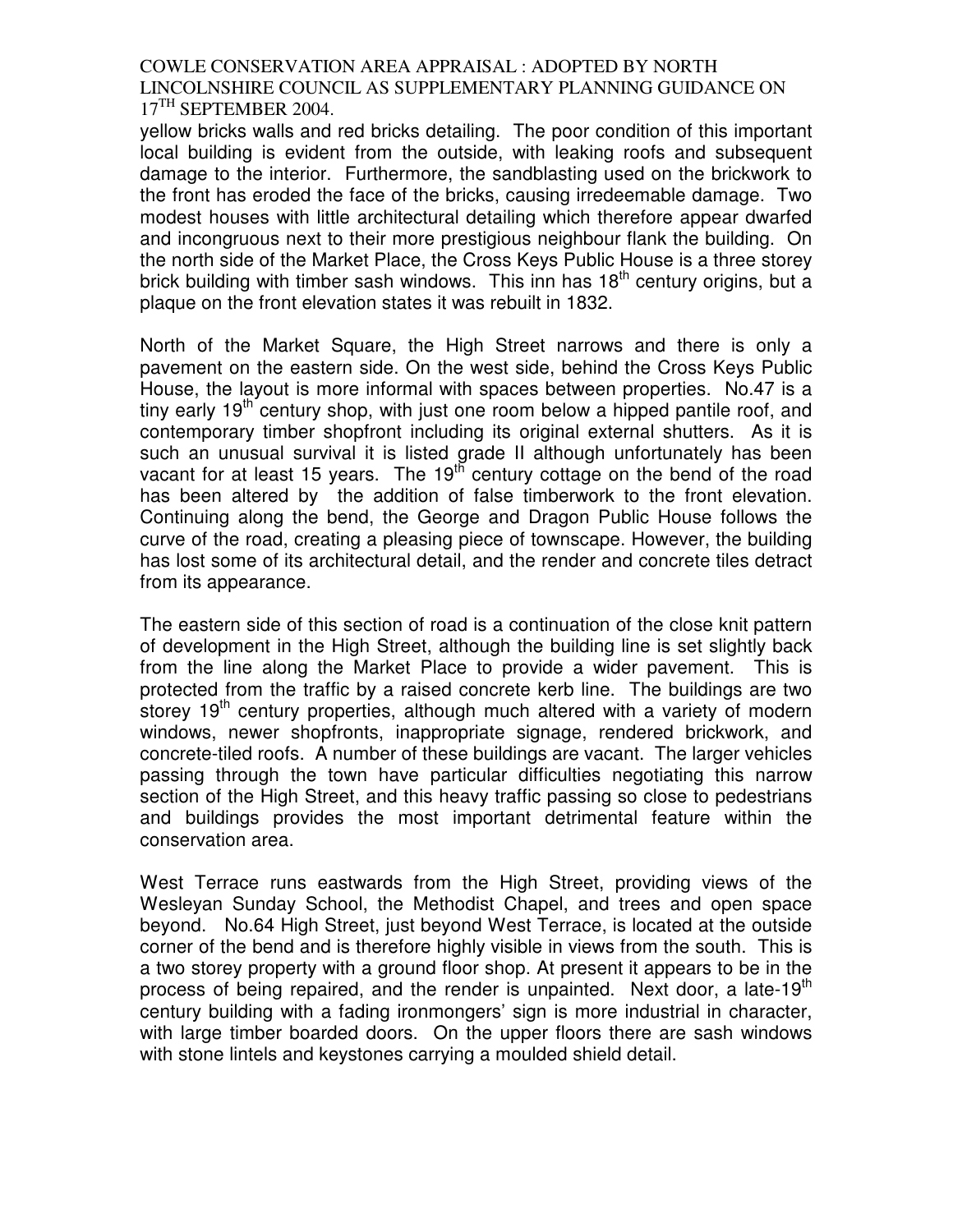At the junction of the High Street and Chancery Lane the historic townscape begins to fragment. Chancery Lane is flanked by the newly constructed Community Resource Centre and the 1970's library. Rather than taking its cue from the historic townscape the Resource Centre follows the form, bulk and building line of the library. On the opposite side of the road at the junction with Church Lane the historic townscape is more intact. The War Memorial occupies the southern corner. It is built from a pink polished granite, and set within an area of paving, with a backdrop of trees and enclosed by low iron railings. On the opposing corner is no. 1 Church Street, a mid-Georgian townhouse. Its front elevation faces Church Street, with the gable end facing the High Street being enlivened by original sash windows. By contrast, the rear extension presents a bland rendered wall to the High Street.

Just north of this junction the High Street loses its sense of enclosure and much of its architectural and historic character. On both sides of the road are low bungalows, set back from the street behind front gardens which ignore the historic building line. The garage workshop on the corner of Printing Office Lane has a large front forecourt parking area giving this area an unstructured urban form. The Regal Cinema now used as a retail outlet, and its many signs and the car parking which front it are a negative element within the townscape. Fortunately there is a reversion to the historic building line on the eastern side of the road, with the 19<sup>th</sup> century group of buildings (Nos.10 – 40). These are modest two storey properties some of which, such as no. 14, have particularly well detailed shopfronts. As these buildings are more remote from the heart of the High Street the vacancy levels are higher. The final group of historic shops on the High Street are nos. 1 –11. These are a listed grade II, with a number of well detailed shopfronts (including an Art Nouveau shopfront at no.5) below residential flats.

As the High Street curves eastwards it becomes Woodland Avenue, and takes on a more residential character. The corner is marked by an area of open space described previously. On the north side the conservation area extends as far as Fernlea. This is a modest two storey brick listed detached house built for the Brunyee family in 1830. The front elevation is symmetrical, with three bays, a central entrance door and six-over-six double hung sashes.

The conservation area boundary continues on the south side to the corner junction with Fieldside and Mill Lane, in order to include the two Edwardian houses on the corner and the Baptist Chapel. The two Edwardian houses are set at right angles to each other with a front garden area. Originally they were built to the same design, but modern rendering and new windows to no.25 have altered its appearance and symmetry with its neighbour. The small Baptist Chapel and Sunday School is a modest single storey rendered building with elegant arched windows with stained glass margin lights. A red brick wall encloses the small churchyard which contains a mature tree. The location of this tree at this pivotal junction gives it a particular prominence within the townscape.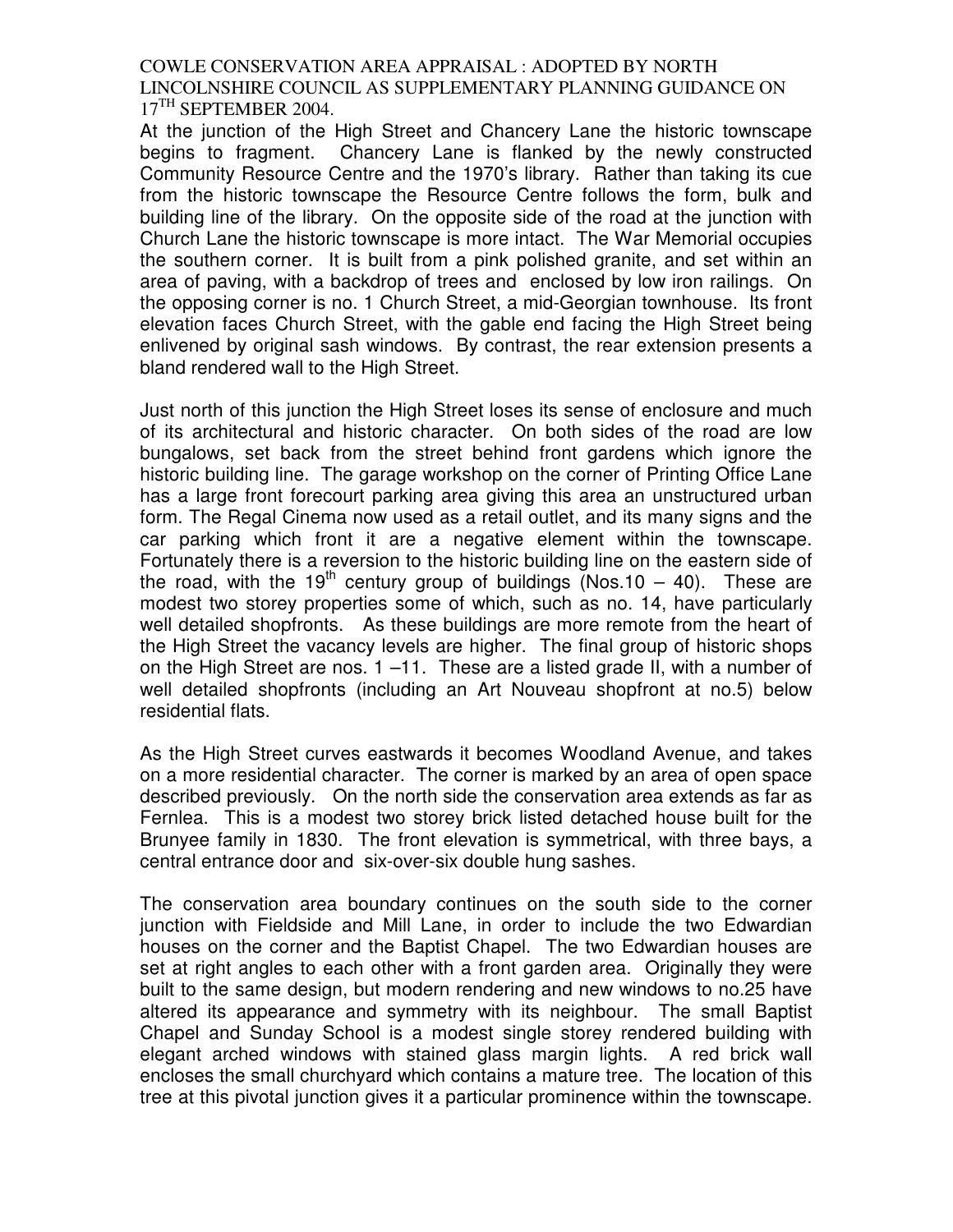The geography means that two bungalows and a small supermarket are also included within the boundary, but they have little merit and in urban design terms at odds with the character and appearance of the conservation area.

### **Area Summary.**

- High Street and Market Place form the central core of Crowle
- High Street is narrow and is lined with mainly  $18<sup>th</sup>$  and  $19<sup>th</sup>$  century houses
- Some buildings have ground floor shops, with some good examples of historic shopfronts
- Most of the buildings are small scale and lie on the back edge of the pavement
- Some plots retain their medieval boundaries
- Market Place is the most important public open space in Crowle
- The most notable buildings are the White Hart Inn  $(16<sup>th</sup>$  century and partly timber-framed), the Market Hall and Assembly Rooms (1870), and the Cross Keys Public House (1832)
- The townscape fragments beyond Chancery Lane
- Baptist Chapel and School marks the end of the conservation area

# **6.3 Area 2 - Cross Street and Church Street**

The buildings flanking the junction of the High Street with Cross Street are specially designed for this corner location. They have an L-shaped plan with formal frontages to both elevations, and the transition between the streets is made by subtly curving the corners of the buildings and hipping the roofs. Cross Street a wide gently curving street, which slopes downwards to the west. No. 1 – 3 Cross Street (including 2/4 Woodland Avenue) are listed two storey houses dating from c.1830. These buildings have a slightly raised ground floor with a short flight of steps. The elevations are brick with modern timber windows replacing the original sashes, and a projecting Edwardian bay window to no.1. The building on the opposite corner is also listed but is slightly later in date, originating from the mid- to late-19<sup>th</sup> century. It is three storeys in height, the roof is slate rather than clay pantiles, and the windows have larger paned two over two light sashes on the first floor.

The other buildings on the north side of Cross Street date from c.1830 and are all listed grade II. They contain an interesting collection of Georgian shopfronts, doorcases and windows, providing some of the best-detailed group of buildings in Crowle. Instead of stepping down in height as the ground level drops away, no.5 is an additional storey higher than its neighbours. This building was clearly designed as an individual house and not as part of the group. It has a symmetrical elevation with a bay on either side of the central entrance door, and a hipped pantiled roof. The central doorcase has an unusual design with twisted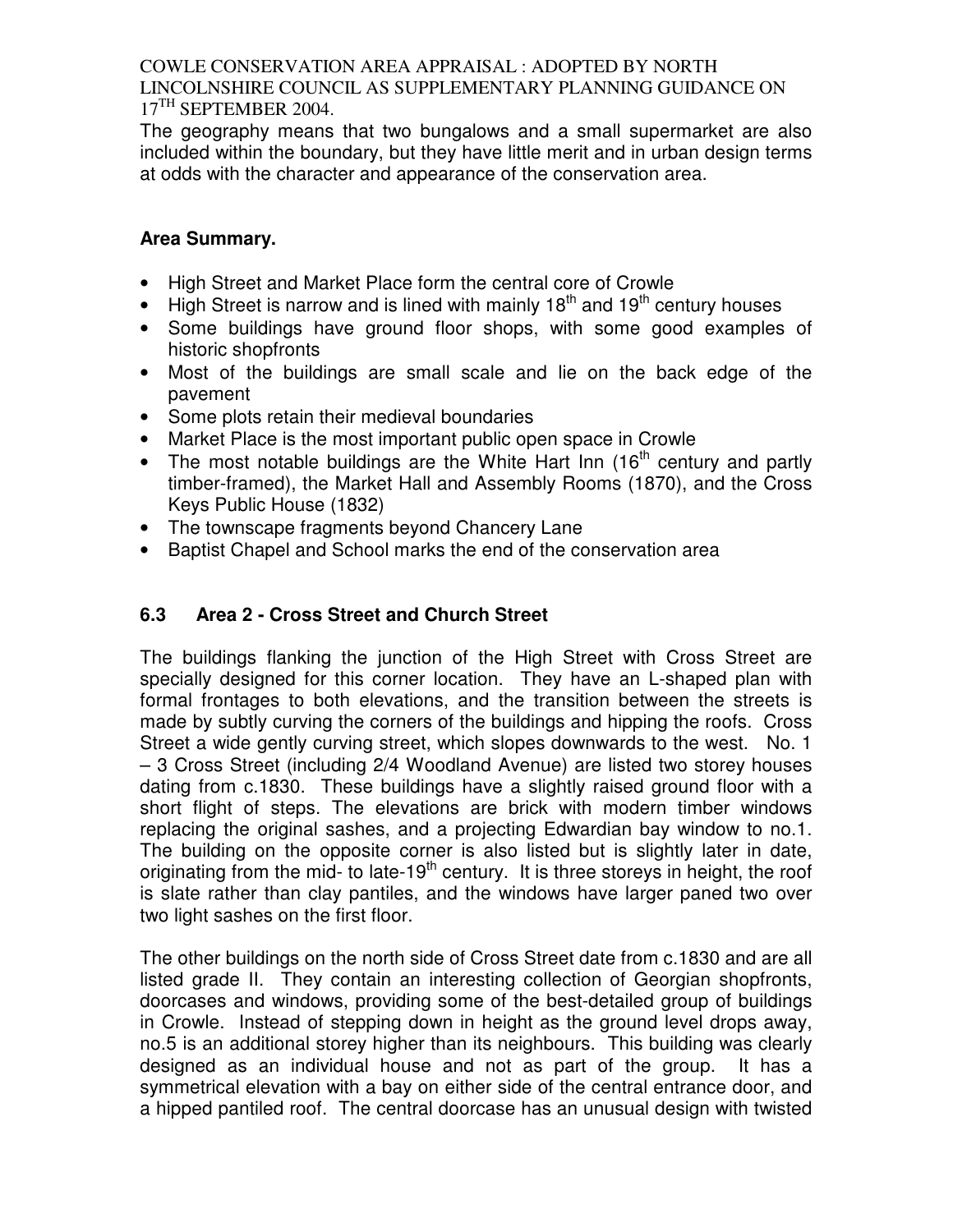pilasters and a star detail on the corbels supporting the door hood. The windows on the upper floors are double-hung timber sashes, above which are stone lintels with a decorative design on the raised keystones. The ground floor has later, four- light, casement windows. There is a drop in height to no. 7 and 9, a matching pair of houses designed with integral ground floor shops, whose original shopfronts remain. The front elevations have distinctive diaper brick patterning, with contrasting red and yellow bricks. Each shopfront has a multipaned bow window, and a timber door are set within a timber surround with ribbed pilasters carrying an entablature. The doors to the entrance corridors of the houses are double leaf beaded panelled doors, set within a reveal and surrounded by an elliptical arch with raised key and imposts. Despite the variety in details and form these listed buildings form a coherent group of early  $19<sup>th</sup>$ century buildings, although by contrast no.11 is totally different with its peddledashed elevation, concrete tiled roof and modern plastic casement windows.

Returning to the south side of Cross Street there is the Lock, Stock and Barrel Public House. This is a rendered building with pantiled roof, set end on to the street. The brick building running parallel to it is now part of the pub premises and was built in 1832. It was used as the assembly rooms until 1870 when they moved to the newly constructed Market Hall.

The most prominent building in Cross Street is the Primitive Methodist Connexion Chapel dated 1862 on the corner with North Street. This is a large, imposing, two storey Victorian Gothic building, with gabled entrance façade flanked by two single storey gabled side wings. Unfortunately this building has been vacant for a considerable time. Decorate detailing such as the forecourt railings have long since disappeared, and the building continues to decay. The conservation area boundary encapsulates a number of properties in North Street to the rear of the chapel, the street widening and providing further views of the chapel and its rather derelict rear elevations. This area includes a pair of  $19<sup>th</sup>$  century brick cottage and the whitewashed Red Lion Public House. Tucked away behind the houses fronting the street are  $19<sup>th</sup>$  century stables, outbuildings and barns, remnants of the farming industry of Crowle. There is a particularly intact group of farm buildings attached to the public house and no.28. North Street contains a number of  $19<sup>th</sup>$  century cottages, with modern rendering and inappropriate replacement windows and doors.

The southern section of Cross Street is largely made up by  $19<sup>th</sup>$  century two storey terraced cottages. Unlike most of the other properties in the street, no.25 is a two storey cottage located at right angles to the street. Its gable has tumbled brickwork, reflecting local vernacular detailing. The adjacent terrace (nos.27 – 31) are modest two storey brick cottages with surprisingly elaborate entrances. The front doors are set within timber panelled reveals, with decorative pilasters and entablatures to the surrounds.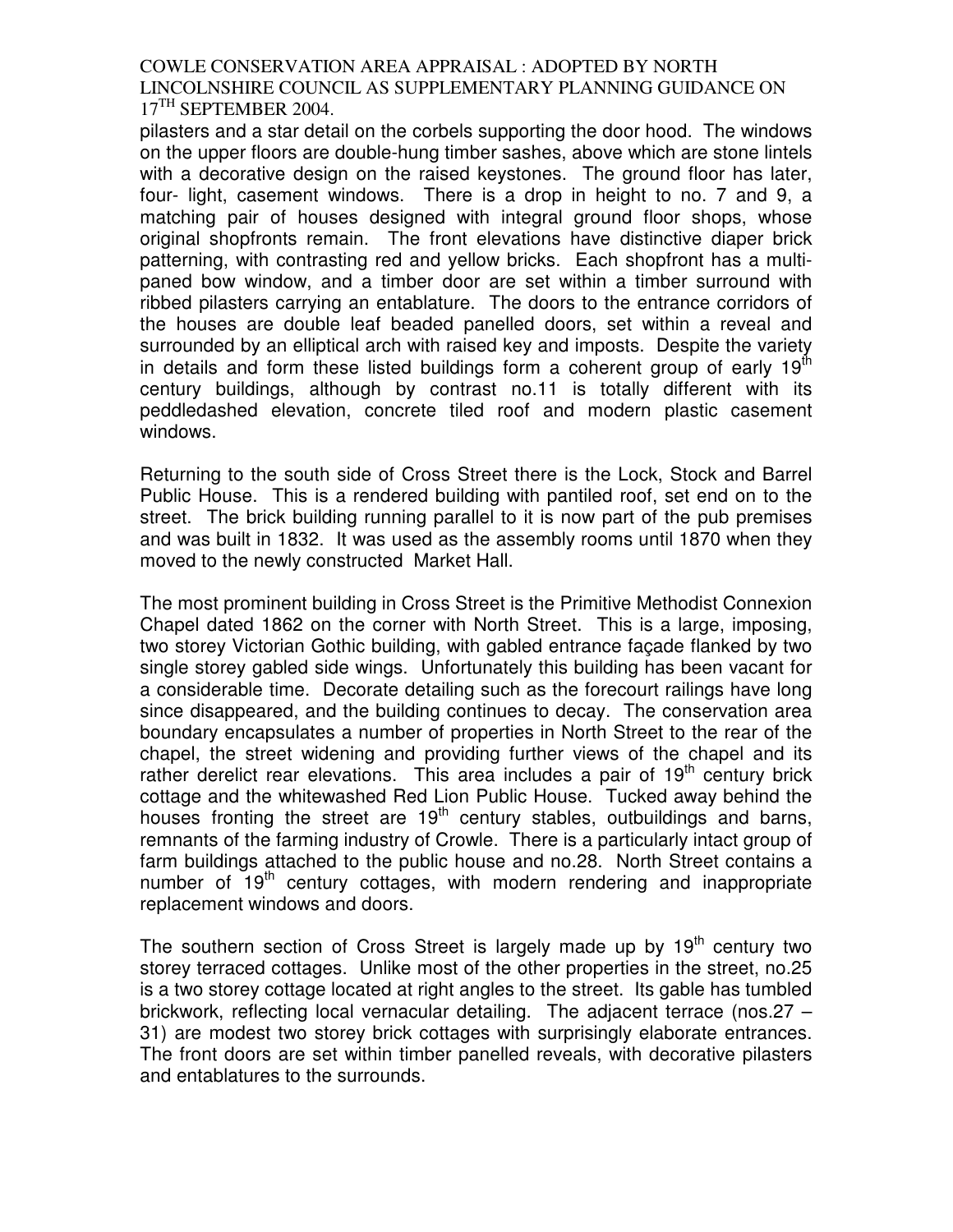No. 33 stands out as an individual building within the street. It is a three storey detached house, set back from the pavement edge within an enclosed front garden. Its front elevation is painted white with the quoins, lintels and cills picked out in black.

The conservation area extends down the slope to include Axholme Cottages. This is a small unaltered brick terrace of four houses built in 1896. All the properties have simple timber four panelled doors with fanlights, painted green, with timber sashed windows.

Running southwards from Cross Street is Church Lane, a narrow pedestrian street leading to Church Street. On the west side of the path entrance is no.20 Cross Street. This is an long, low, two storey building with a small timber shopfront on the Cross Street frontage. To the rear of the building are a pair of cottages. The roof is covered in clay pantiles and the gable ends are protected by stone copings supported by stone kneelers.

The surface material in Church Lane, for the most part, is a patched tarmac path with a few old Yorkstone slabs. It is enclosed on the eastern side by two groups of houses, but on the west side the aspect is more open with views over a low brick wall to bowling green and area of scrub. The buildings accessed from the path are modest two storey brick and rendered houses with pantiled roofs. No.3 is a larger mid-19<sup>th</sup> century house with a timber doorcase and moulded architraves to the windows. This house also has a large garden to the side, and the rear garden is enclosed by a high brick wall. The beautifully kept lawn of the Bowls Club makes a stark contrast to an overgrown area of scrub next door. This piece of land is sandwiched between the bowling green and the churchyard, and contributes to the spacious rural qualities of the area. It is presently rather unsightly, but could with some restoration be turned into a pleasing wilderness garden.

Branching northwards from Church Lane is Printing Office Lane which connects with the High Street. This is an informal back route, containing few buildings. At the western end are a couple of modern two storey houses flanking a narrow Yorkstone path. The path then widens, providing room for vehicular access, and it is bordered by a building plot for sale, some garages, and the back entrance to the Youth Club playground.

At the end of Church Lane a metal gate and turnstile mark the entrance to the churchyard. The gravestones have now been removed and the area grassed over. St. Oswald's Church, listed grade 1, is built of limestone and a substantial part of the nave is Norman. Various additions and alterations were made in the subsequent centuries, particularly in the  $19<sup>th</sup>$  century when the church was extensively restored. Of note is the rather squat tower with its over-large but impressive clock face.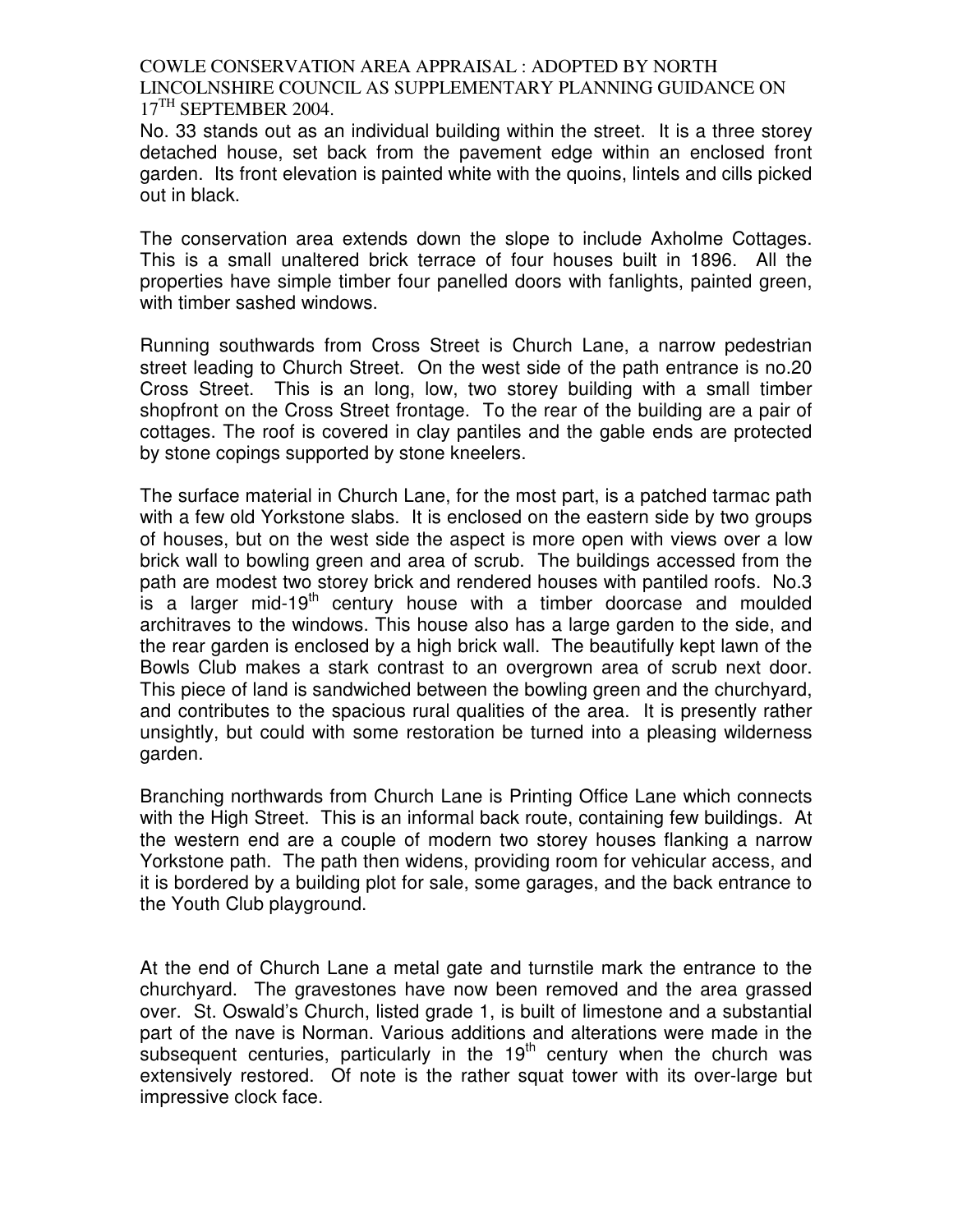A track runs along the southern embankment wall of the churchyard to the Manor House. This is a modern building built in the grounds of an older house, and the only remains of the earlier property are the red brick barns on the garden boundary which may date from the  $18<sup>th</sup>$  century. Unfortunately these barns are in a very poor condition, and most of the roofs have collapsed. On the other side of this track is an open area of land with no particular function. The more open nature of this area gives this part of the conservation area a more rural character compared to the High Street, with its tightly- knit urban form.

This more open form continues up Church Street until it joins the High Street. On the south side of the street there are only two properties which both have long street frontages. The Old Vicarage is set behind brick wall with a small front garden, with shrubs and small trees providing some screening of the building from the street. The house has two main blocks, with the earlier early  $18<sup>th</sup>$ century house to the west set further back from the street than the later  $19<sup>th</sup>$ century addition to the east. Between the two Vicarages is a long, two storey workshop-type building which from its form suggests it was originally a barn. The elevation to the street is quite bland with grey render and several small openings including two porthole-style windows and a sliding timber door.

The north side of the street has a more formal urban character. No. 1 is a substantial town house, two storeys high and five bays wide. The centre of the elevation is dominated by a tall pedimented Doric doorcase, surrounding the panelled door with Gothic overlight. The windows were refenestrated in the 19 $^{\text{th}}$ century with four paned sashes, although the architraves are earlier and sit flush with the brickwork. The lintels are flat brick arches with raised ashlar keystones. Later alterations include the application of render to the ground floor below cill level and to the side elevations, as well as a concrete tiled roof. No.3 next door is a more modest, mid-19<sup>th</sup> century detached house, with projecting chamfered ground floor bay. The adjoining Youth Club is an unfortunate intrusion in the historic townscape with its bland front elevation and staggered floor plan, which disregards the established building line. A terrace of three cottages (nos.7-11) follow the curve of the street. These are a typical early  $19<sup>th</sup>$  century group with later alterations to the windows, and modern render and roof tiles.

#### **Area Summary.**

- Cross Street contains a number of attractive, grade II listed Georgian houses
- The most important buildings are the Primitive Methodist Connexion Chapel (1862) and St. Oswald's Church (12<sup>th</sup> century and later)
- Church Lane is a narrow, pedestrian-only link to the church
- Church graveyard, bowling green and adjacent open field are the notable open spaces
- Church Street also contains a number of listed buildings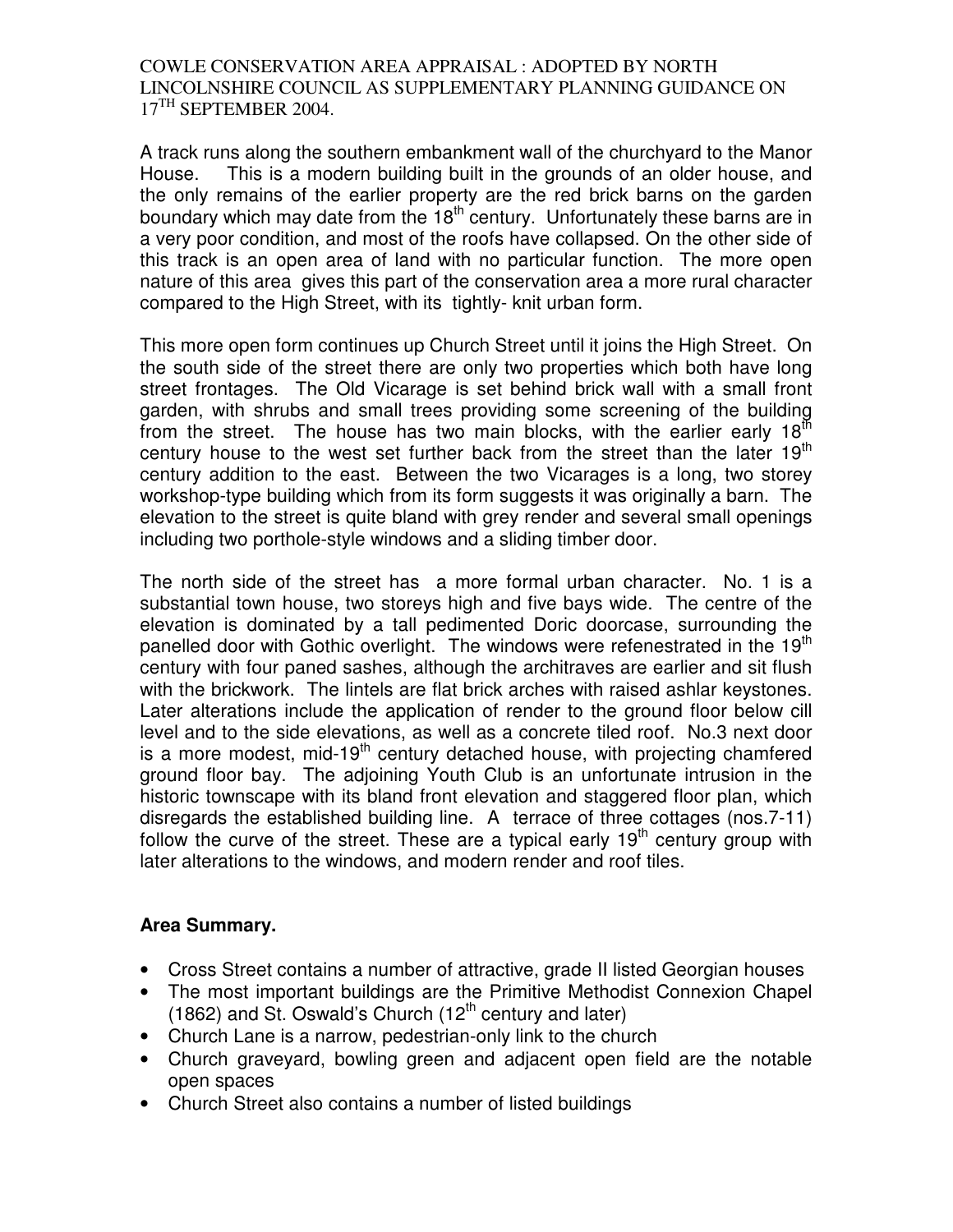## **6.4 Area 3 - Fieldside**

In townscape terms Fieldside has a more informal urban design, with a variety of buildings of different sizes, uses and architectural styles. It has a more rural character due to the more sparsely spaced properties. The density of built form is greater at the northern end of the street, around the town centre, and more disparate towards the south. Part of the east side of Fieldside is not included in the conservation area as until the mid  $20<sup>th</sup>$  century this was still fields, although it has now been built over with new housing. The area is in very mixed uses with workshops, clubs, chapels, and schools, a fire station and some housing.

The western side of the street is formed by the rear boundaries of the High Street plots, some of which have a medieval origin although today there is little visual evidence for these historic divisions. Many of the plots on this side remain as open yards, especially south of Chancery Lane, although in the  $20<sup>th</sup>$  century some detached and semi-detached houses of little architectural merit have been erected on a number of these older plots. At the northern end of Fieldside the infilling is less recent, with some late  $19<sup>th</sup>$  century houses including Zilpher Terrace of 1863 and Abbeydale of 1896.

The eastern side of the road has a more formal character with a series of individually designed churches and chapels. These include St. Norbert's Roman Catholic Church, the Methodist Chapel, a Wesleyan Sunday School and two other chapels converted for alternative uses.

St. Norbert's Roman Catholic Church and Priory were designed by M.E. Hadfield and Sons and were built between  $1871 - 2$ . The group provides a distinctive presence in the street, with special features including the decorative gable end of the west end of the church, with its Gothic tracery window and tumbled brickwork facing the road. The bell turret with its green copper spire forms a bold skyline feature and is an important local landmark. Despite the grand architectural statements this complex of buildings has a somewhat inward looking, private character. The entrances are set within a front garden area which is screened from the road by a low wall and hedge.

Due to its overall mass and bulk the Methodist Chapel of 1904 has a dominant street presence. It is a two storey brick chapel, with a gabled front elevation which combines a number of architectural elements. A swept stone pediment containing a plaque with the name and the date of construction surmounts the paired entrance doors with decorative keystones. On the upper storey the central bay has a Venetian window with tall central arched window and stone detailing. On each corner are octagonal brick turrets, each with a small lead cupola.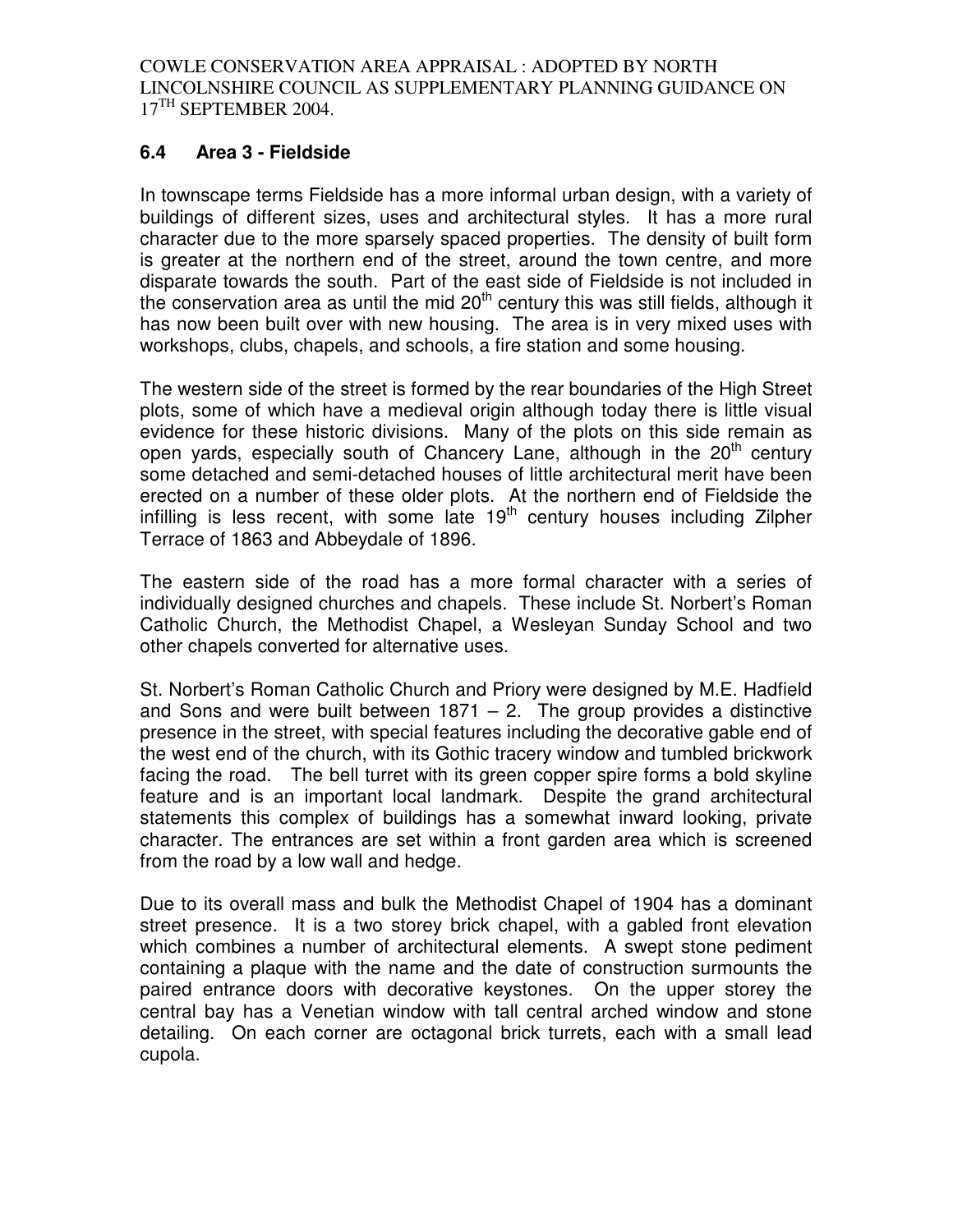The Wesleyan Sunday School is a single storey brick building occupying a corner site, with the entrance set on the chamfered corner elevation. The polychromatic brick lintels, brick cornice and decorative ridge tiles enrich the appearance of this building.

There are two smaller converted chapels in Fieldside - one is now furniture workshop and the other a care home. These are both built in the Gothic style although the later building has been more dramatically altered because of its current use.

There are a number of spaces between the buildings which harm the appearance of the conservation area, such as the liquidation centre car park. Chancery Lane connects Fieldside with the High Street, and is a short narrow street containing remains of some of the larger warehouses of the  $19<sup>th</sup>$  century. One such building can be seen at the rear of no. 14, and part of the old access road survives with setts and Yorkstone slabs next to no. 10. On the south side of the street is a vacant area with scrubby vegetation where a building has been demolished and only the 19<sup>th</sup> century entrance piers survive. This plot would benefit from sensitive redevelopment.

### **Area Summary.**

- More rural character than rest of the conservation area
- Buildings more dispersed, with very mixed uses
- Most important buildings are St. Norbert's R C Church (1871-2), the Methodist Chapel (1904), and the Wesleyan Sunday School.

# **7 PROBLEMS AND PRESSURES**

#### **7.1 General**

The character and appearance of the Crowle Area is under pressure from a number of threats. Economic decline which has already lead to high vacancy rates and a general lack of maintenance of the historic fabric. Crowle has a large number of  $18<sup>th</sup>$  and  $19<sup>th</sup>$  century traditional buildings. Unfortunately many of these buildings have been altered with modern pebbledash render, uPVC windows or doors, unsuitable new shopfronts, and concrete roof tiles. This has caused a cumulative loss of character to the area and such alterations should be avoided in the future. Most noticeably, the heavy traffic passing through the High Street creates a poor pedestrian environment, with street clutter (poor signage, differing fitments, and badly maintained seating) adding to the air of neglect.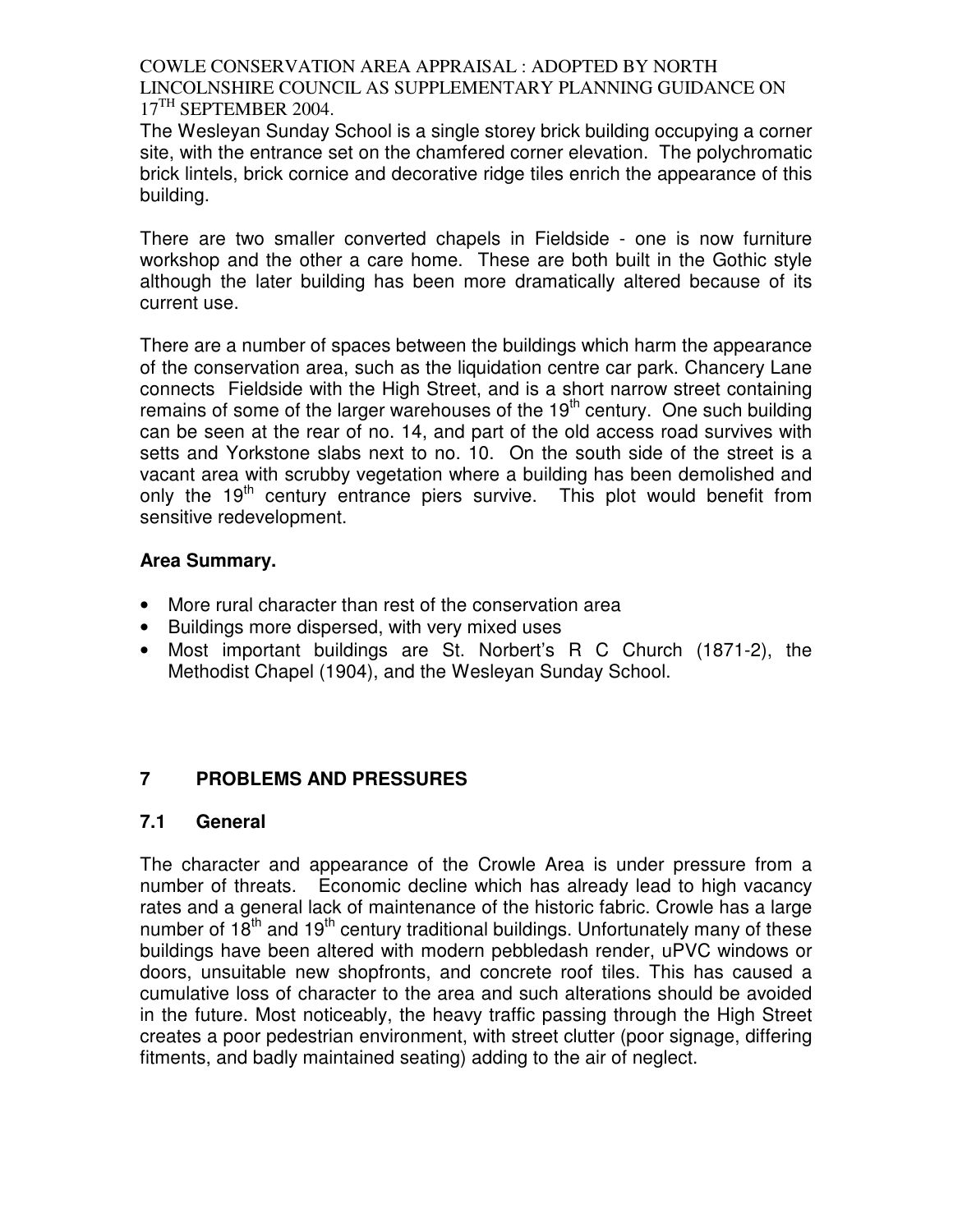This appraisal document shows the contribution to the character and appearance of the conservation area made by those traditional buildings which have not been altered by unsympathetic modern development. The "Supplementary Planning Guidance for Crowle" provides guidance on the protection and enhancement of these buildings.

#### **7.2 Buildings or structures which have a negative impact on conservation area.**

On the Townscape Analysis Map, building or structures which it is considered have a negative impact on the surrounding conservation area have been identified. These include the garage workshop on the High Street, a functional building of no merit, and two bungalows which are alien buildings within the historic streetscape. The cinema, which has been built in a restrained modern style, does not relate to the historic setting in terms of its height, bulk, building line, and materials. Overall, these buildings break with the tightly-knit pattern of buildings of the High Street, having a negative effect on the townscape. Whilst these buildings do not contribute as much to the area character as buildings of townscape merit they can be renovated sympathetically incorporating traditional designs and materials appropriate to the conservation area

Additionally, other buildings which make a "neutral" contribution to the character of the conservation area have been identified and are also marked on the Townscape Analysis Map. These include historic buildings which have been so substantially altered that it would be difficult to reinstate their architectural quality, or modern buildings whose design is considered to be reasonably in keeping with the surrounding area.

# **7.3 Sites which have a negative impact on conservation area**

The Townscape Analysis Map identifies sites which have a negative impact on the character of the conservation area. Most notable are the car park on the corner of Potts Lane and the High Street, the forecourt area to the garage workshop, the car park next to the former cinema, and some vacant sites used for car parking in Fieldside. The derelict site in Chancery Lane is also included, and this is a piece of land which would benefit from careful redevelopment.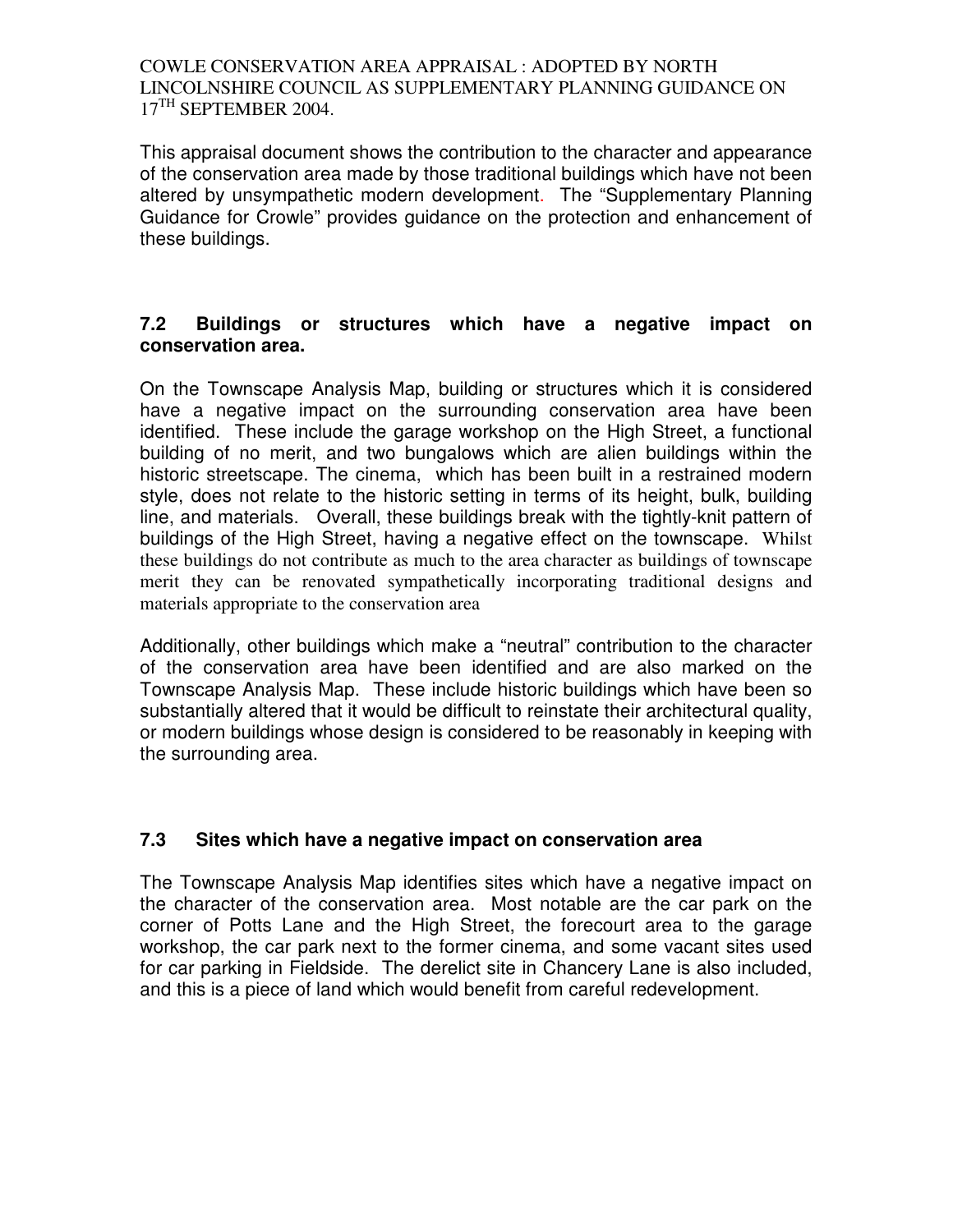# **7.4 Buildings at risk**

This appraisal has not included a detailed survey for buildings-at-risk but within the town centre a number of both unlisted and listed buildings were noted as being potentially "at risk". The high level of vacancy of properties, especially shop units, makes the physical historic fabric vulnerable and also creates a poor image for the town as a whole.

# **7.5 Alterations to existing historic buildings**

The appearance of a large number of historic properties within the conservation area has changed due to modern alterations. Many of the original features such as windows and doors have been lost and a number have had their brickwork rendered. Guidance to avoid such unsympathetic changes is included in the Supplementary Planning Guidance for Crowle.

# **7.6 Traffic Management**

Through traffic along the narrow High Street creates a poor environment and is a negative factor in any attempts to regenerate the town centre. There is a need to introduce a comprehensive traffic management scheme which may involve physical works. These must be designed with consideration to the historic environment in Crowle, including the careful specification of materials and details.

# **7.7 Summary**

- Economic decline has led to vacant buildings, and a general lack of maintenance
- Many buildings have been adversely affected by the installation of uPVC windows or doors, the use of pebble-dash, and reroofing with concrete tiles
- Some modern buildings distract from the historic environment
- Negative sites include car park on the corner of Potts Lane and High Street; the forecourt area to the garage workshop, the car park next to the former cinema, and the derelict site in Chancery Lane
- High level of "Buildings-at-Risk"
- Heavy traffic along High Street a particular problem
- Traffic management scheme urgently needed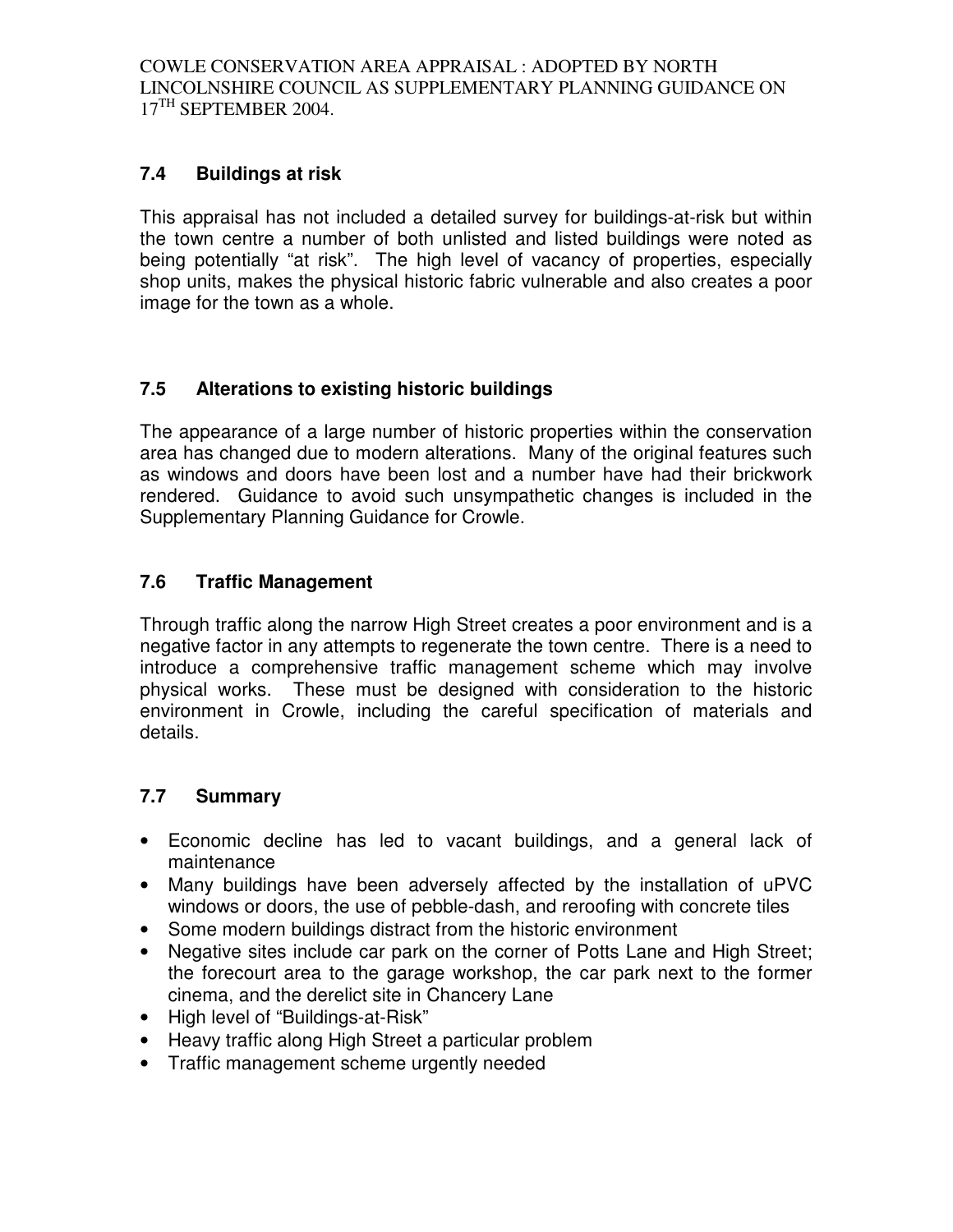### **8 RECOMMENDATIONS**

#### **8.1 General**

This section contains a number of recommendations in order to preserve and enhance the character and appearance of Crowle in the future. These proposals will be subject to public comment prior to being formally adopted as Supplementary Planning Guidance. Further recommendations may be added, or existing ones deleted, as part of the public consultation exercise.

#### **8.2 Preservation, enhancement and re-instatement of architectural quality**

- Encourage reinstatement of original features where they have been removed.
- Encourage the use of traditional materials and details, including the retention of original sash or casement timber windows.
- Discourage the use of modern windows and doors (such as aluminium, uPVC or stained timber)
- Agree a list of Buildings of Townscape Merit shown at Figure 3.
- The Council should use its powers to ensure that owners of important historic buildings in the conservation area keep their buildings weathertight and in reasonable condition.
- Make an Article 4(2) Direction to control minor works to residential properties visible within the public realm within the conservation area as amended.
- The Local Panning Authority to review its approach to the determination of whether changes in the external appearance of buildings not in residential use are assessed as to the need for planning permission.

# **8.3 Environmental and street improvements**

#### **Street furniture.**

The removal of "street clutter" (differing signage, varied seating, odd waste bins) and the agreement of a "pallet" of products and materials would be advantageous, so that as funds permit, improvements to an agreed design and specification can be carried out. For instance, a number of modern street nameplates, using cast aluminium, are available which would enhance the character and appearance of the Crowle Conservation Area and provide a consistency of appearance throughout the town centre. Similarly, cast iron waste bins and the provision of simple, modern seating would enhance the Market Square area and other parts of the conservation area.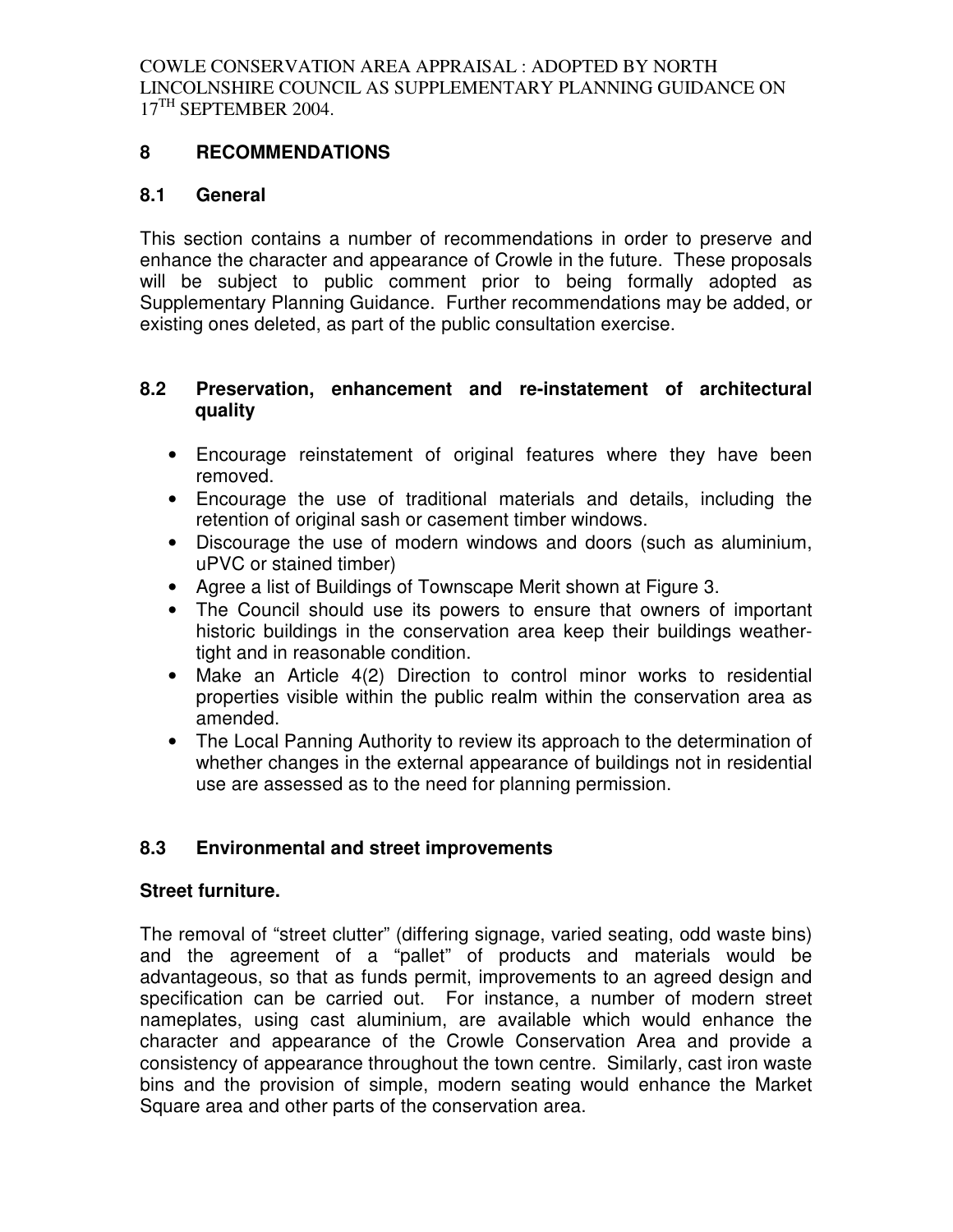# **Street lighting.**

Street lighting within Crowle is provided by a variety of modern fittings, including wall-fixed lighting along the High Street. The design of the fittings, many of which are located on older buildings, is not attractive, and the heavy wiring which is pinned to the wall to supply power is also detrimental. A comprehensive scheme to replace and improve the street lighting in Crowle, using simple modern fittings with concealed wiring, would be welcome.

### **Telephone wires and telegraph poles.**

Within Crowle, many of the streets are adversely affected by overhead telephone wires and power cables, and by prominent telegraph poles. The long-term strategy of the Council is to underground all such wires within the conservation area.

### **Improvements to the Market Place.**

This area has been repaved using concrete paviors and other modern materials. It contains a variety of other materials, including tarmac and concrete kerbs, and some "heritage" items such as black-painted cast iron bollards. The central part of it is used as a car park, with somewhat "untidy" parking bays. Better quality, more traditional materials such as granite setts and York stone, would improve the street surface. Additional tree planting, and the removal of some of the car parking, would also be advantageous.

#### **Improvements to the carriageways.**

Within Crowle, the pavements are largely black tarmac with concrete kerbs. It is probably unrealistic, and indeed historically inappropriate, to consider wholesale replacement with more expensive materials such as York stone, but in some locations (such as Church Lane) the removal of the current patchwork of tarmac, and its replacement with one consistant surface (such as gravelled tarmac) would be welcome.

# **8.3 Buildings-at-Risk Survey**

The town contains a number of buildings at risk from lack of maintenance or from wholesale neglect because the property is currently vacant. In some cases the buildings are actually roofless and clearly will be lost before long. Unfortunately this area was not surveyed in the late 1980's as part of the English Heritage "Buildings at Risk" programme, and there are now a large number of buildings in a critical condition. To assess the condition of these buildings a detailed Building-at-Risk survey should be carried out using English Heritage guidance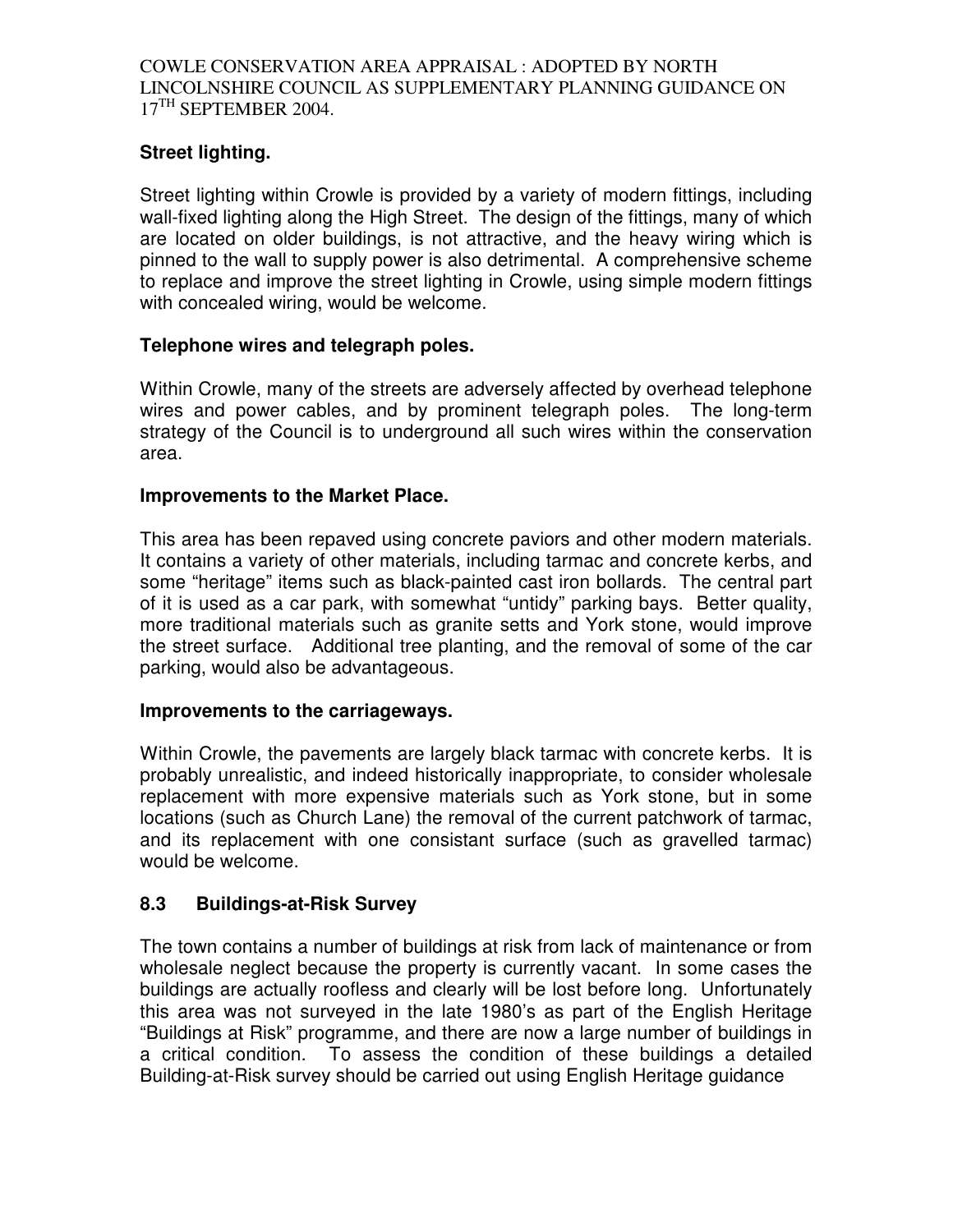notes. The results of this survey can be used to monitor the condition of the town centre historic fabric and as a basis for concentrating resources such as grant aid. In conjunction with this survey immediate action should be taken to make the historic buildings weather-tight, and legislation exists to allow the Council to insist that owners of both listed and unlisted buildings of townscape merit within the conservation area maintain their buildings to a reasonable structural standard.

# **8.4 Grant aid.**

The poor condition of some of buildings has already been recorded and this is linked with a general decline in the economy of the town centre. The physical and economic problems need to be addressed in tandem to ensure that any works will result in the sustainable regeneration of Crowle.

A Buildings-at-Risk survey will identify the buildings most in need of grant aid and such a survey can be used to back-up a bid for grant aid. A number of sources for such grant aid are available including English Heritage (Heritage Economic Regeneration Scheme – HERS); the Heritage Lottery Fund (Townscape Heritage Initiative – THI); and central government, including Single Regeneration Budget – SRB funds and the relatively new Market Towns Initiative (details of the last two can be obtained form the Government Office for Yorkshire and the Humber in Leeds).

Realistically the optimum way of restoring the character of the Crowle Conservation Area is to combine an extensive area based regeneration programme with a grant scheme aimed at repairing the and reinstating lost architectural features on the traditional buildings in Crowle.

# **8.6 Boundary review**

Following a careful survey of the existing conservation area and its immediate environs, the following changes are recommended to the existing boundaries:

#### Deletions:

(i) Delete The area of Potts Lane containing modern late  $20<sup>th</sup>$  century housing and the car park on the south side of the street. These areas have no special architectural or historic interest and should therefore be excluded. The car park site has an adverse impact on the character and appearance of the area and any proposals to improve the visual appearance of the site and the setting of the conservation area will be encouraged.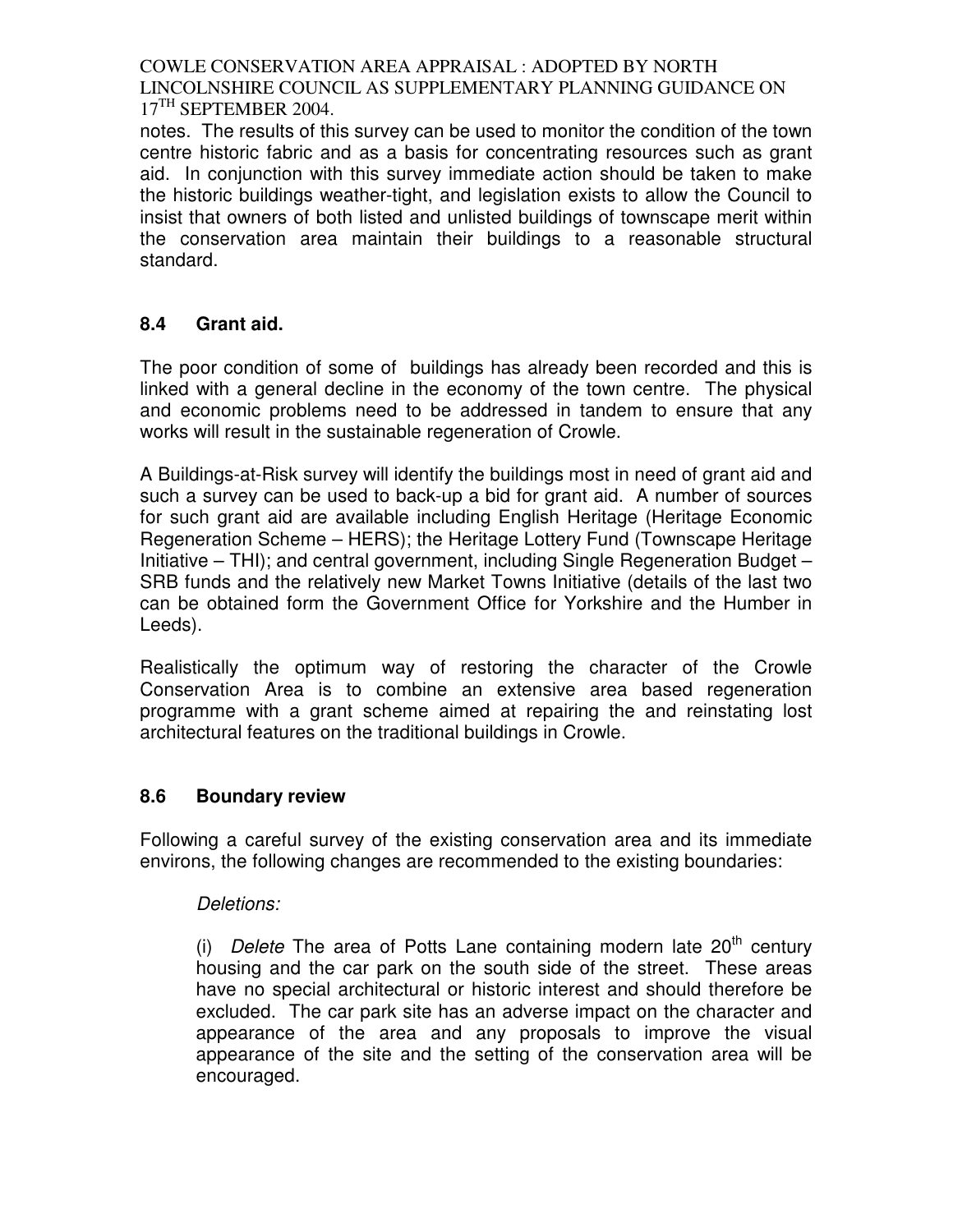# Additions:

(i) Add No 37 North Street to the conservation area as it forms part of a group which is already included.

# **8.7 Traffic Management**

The heavy traffic passing through the centre of Crowle is having an adverse impact on the environment. The Council is currently carrying out a study of options to improve the traffic environment in the centre of Crowle. Any physical works involved in new traffic management schemes should be carefully designed to have a minimum impact on the character and appearance of the conservation area.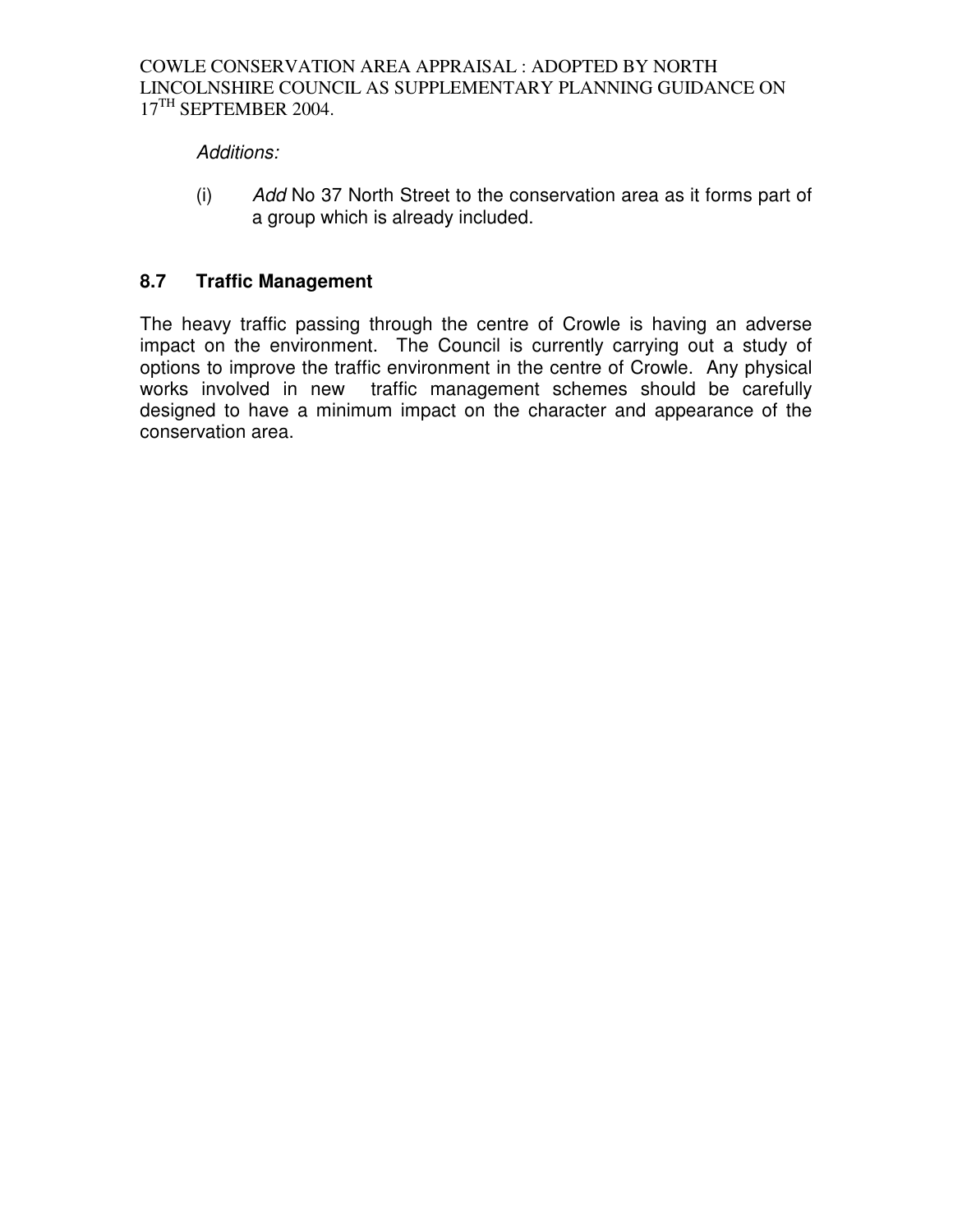#### **For further information on the Crowle Conservation Area contact Edward Rychlak in the Environment Team on : 01724 297396, or write to:**

The Environment and Public Protection Department, North Lincolnshire Council Church Square House PO Box 42 **Scunthorpe** North Lincolnshire DN15 6XQ **Telephone** 

#### **For further general information relating to listed buildings and conservation areas, contact:**

English Heritage 23 Savile Row London W1S 2ET General telephone enquiries: 020 7973 3000 Customer Services: 020 7973 4916

#### **For detailed advice on repairing and restoring Georgian houses, contact:**

The Georgian Group 6 Fitzroy Square London W1T 5DX Telephone: 020 7387 1720

#### **For "Care of Victorian Houses" leaflet, contact:**

The Victorian Society 1 Priory Gardens Bedford Park London W4 1TT Telephone: 020 8994 1019